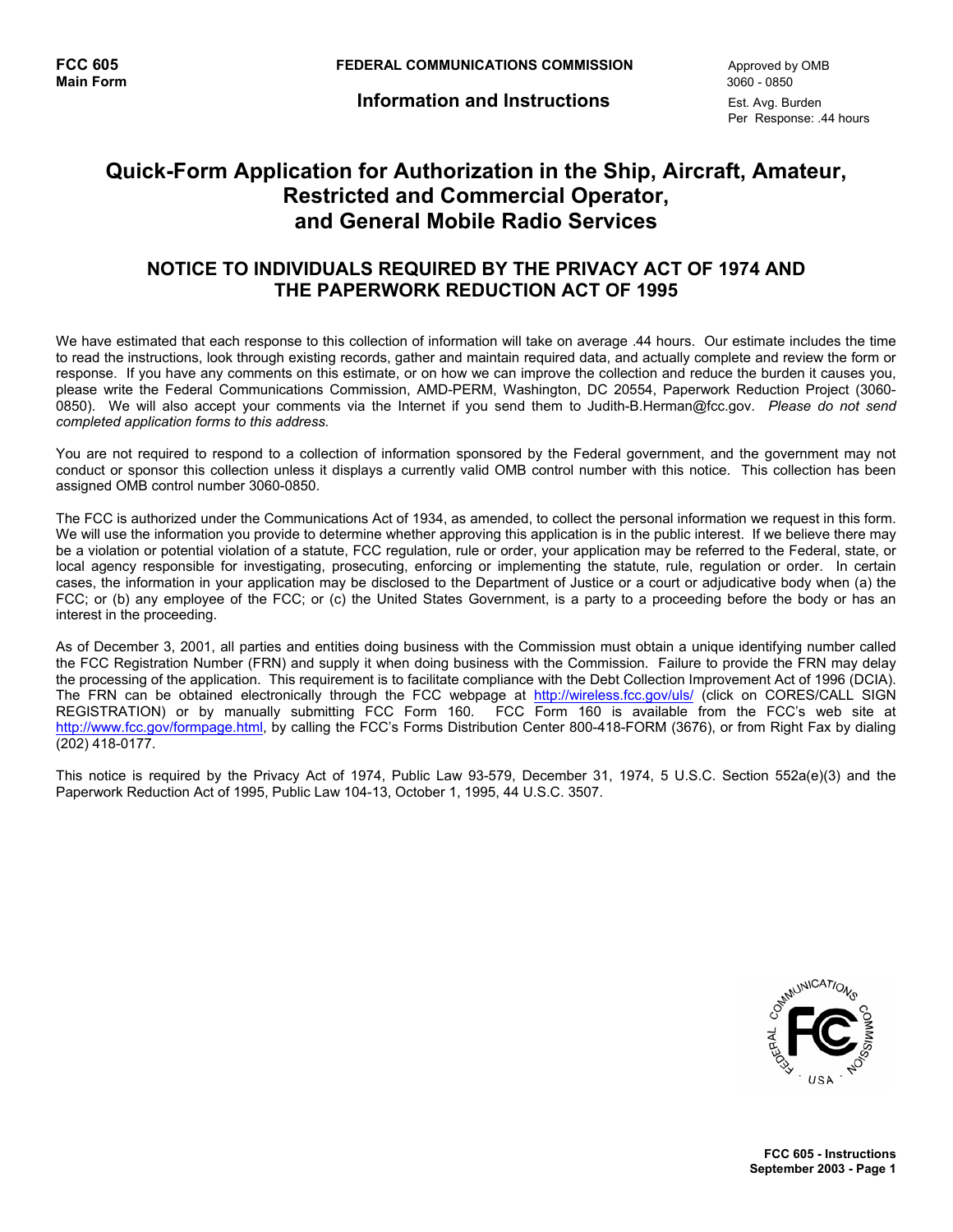## **Overview**

### **Purpose of Form**

Form FCC 605 is a multi-purpose form. It is used to apply for an authorization to operate radio stations, amend pending applications, modify existing licenses, and perform a variety of other miscellaneous transactions (refer to page 4 and 5 of these instructions for a detailed list) in the Wireless Telecommunications Bureau (WTB) radio services. This includes the Ship Radio, Aircraft Radio, Amateur Radio, Restricted and Commercial Operator Radio, and the General Mobile Radio [GMRS] Services. The purpose of this form is to collect data pertaining to the proposed request. This data is used by the FCC to determine whether the public interest would be served by a grant of the request.

Form FCC 605 replaces Forms FCC 404, 404A, 405A, 405B, 506, 506A, 574 (GMRS), 574R (GMRS), 574T (GMRS), 610, 610R, 610V, 753, 755, 756 and 820 for all purposes.

#### **Introduction**

FCC Form 605 is a multi-part form comprising a main form and several schedules. Each application or amendment must contain only one Main Form (Pages 1 and 2).

#### **Main Form**

The purpose of the Main Form is to obtain information sufficient to identify the filer and establish the filer's basic eligibility and qualifications. The Main Form also contains the required certification and signature block. The Main Form is required for every application or amendment filed on FCC Form 605.

### **Schedules**

The purposes of the optional schedules are as follows:

#### **Schedule A**

The Schedule for Changes Affecting Multiple Call Signs or File Numbers is used to submit global changes to items on the FCC 605 Main Form that affect either multiple call signs or multiple file numbers.

### **Schedules Required**

#### **Schedule B**

The Schedule for Additional Data for the Ship Radio Service (47 CFR Part 80) is used to submit the required additional parameters for ship stations including search & rescue information. This schedule is used in conjunction with the Main Form.

#### **Schedule C**

The Schedule for Additional Data for the Aircraft Radio Service (47 CFR Part 87) is used to submit the required additional parameters for aircraft stations. This schedule is used in conjunction with the Main Form.

#### **Schedule D**

The Schedule for Additional Data for the Amateur Radio Service (47 CFR Part 97) is used to submit the required additional parameters for amateur stations. This schedule is used in conjunction with the Main Form.

#### **Schedule E**

The Schedule for Additional Data for Commercial Radio Operators, Restricted Radiotelephone, and Restricted Radiotelephone-Limited Use Radio Services (47 CFR Part 13) is used to submit the required additional parameters for these licenses and permits. This schedule is used in conjunction with the Main Form.

#### **Schedule F**

The Temporary Operator Permit for the Ship, Aircraft, Restricted Radiotelephone, Restricted Radiotelephone-Limited Use, and GMRS Radio Services is used to obtain a Temporary Operator Permit while the applicant's application is being processed by the Commission. This schedule can only be completed and retained by the applicant upon submission of a completed and signed FCC 605 Main Form and appropriate Additional Data Schedule to the FCC.

### **Schedule G**

The Schedule for Exemption From Ship Station Requirements is used to supply information for exemption in the Ship Radio Service (Part 80.59c). This schedule is used in conjunction with the Main Form.

| If you are applying for an authorization which<br>requires you to report additional data, file the | ULS Form/Schedule Title                                                  |
|----------------------------------------------------------------------------------------------------|--------------------------------------------------------------------------|
| additional data schedule appropriate to the                                                        |                                                                          |
| service for which you are applying along with the                                                  |                                                                          |
| FCC 605 Main Form: Service                                                                         |                                                                          |
| Ship Radio Service (47 CFR Part 80)                                                                | Main Form 605 - Quick-Form Application for Authorization                 |
|                                                                                                    | Schedule B - Schedule for Additional Data for the Ship Radio Service     |
| Waiver request for Exemption from Ship Station                                                     | Main Form 605 - Quick-Form Application for Authorization                 |
| Requirements                                                                                       | Schedule G - Exemption from Ship Station Requirements                    |
| Aircraft Radio Service (47 CFR Part 87)                                                            | Main Form 605 - Quick-Form Application for Authorization                 |
|                                                                                                    | Schedule C - Schedule for Additional Data for the Aircraft Radio Service |
| Amateur Radio Service (47 CFR Part 97)                                                             | Main Form 605 - Quick-Form Application for Authorization                 |
|                                                                                                    | Schedule D - Schedule for Additional Data in the Amateur Radio Service   |
| Commercial Radio Operator, Restricted                                                              | Main Form 605 - Quick-Form Application for Authorization                 |
| Radiotelephone, and Restricted Radiotelephone-                                                     | Schedule E - Schedule for Additional Data                                |
| Limited Use Radio Services (47 CFR Part 13)                                                        |                                                                          |
| General Mobile Radio Service [GMRS]                                                                | Main Form 605 - Quick-Form Application for Authorization                 |
| (47 CFR Part 95)                                                                                   |                                                                          |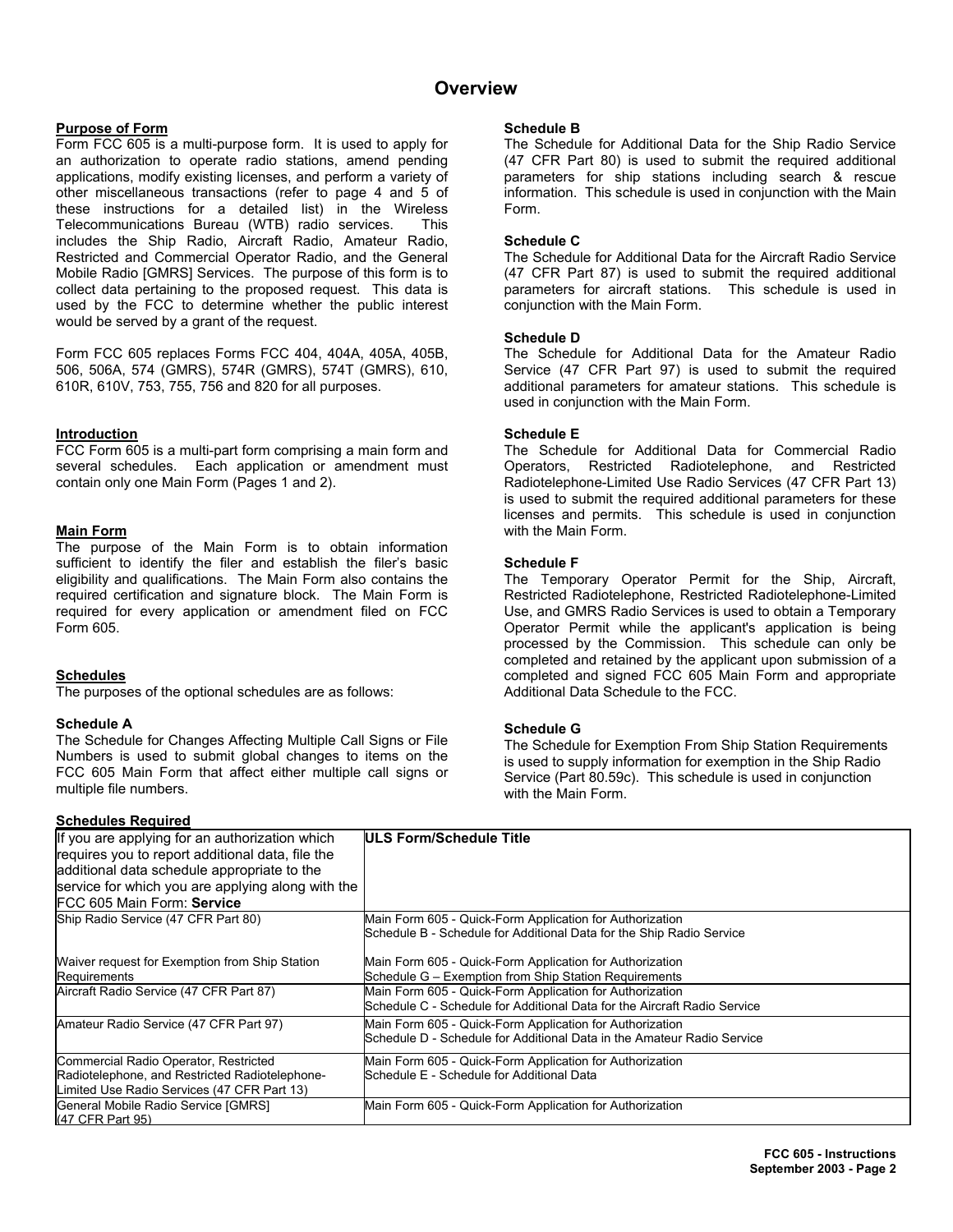## **General Filing Instructions**

#### **Information Current and Complete**

Information filed with the FCC must be kept current and complete. The applicant must notify the FCC regarding any substantial and significant changes in the information furnished in the application(s). See Section 1.65 of the Commission's rules.

#### **Applicable Rules and Regulations**

Applicants should obtain the relevant parts of the FCC's rules in 47 CFR. Copies of 47 CFR may be purchased from the Superintendent of Documents; Government Printing Office; Washington, DC 20402; (202) 512-1800. Refer also to the Government Printing Office's web site at http://www.access.gpo.gov.

#### **Processing Fee and Filing Locations**

A processing fee may be required with this form. The fee amounts are not specified on this form because they are reviewed and updated on an annual basis. The fee amounts are provided in separate documents as follows:

 Refer to Subpart G of Part 1 of the Code of Federal Regulations (47 CFR Part 1, Subpart G), the current Wireless Telecommunications Bureau Fee Filing Guide, **or** FCC Form 1070Y. FCC Form 1070Y provides the fee information specifically for Form 605. For assistance with fees applicable to the radio services governed by the FCC's rules, call (202) 418-0220, (717) 338-2888 or 888-CALLFCC (888-225-5322) and select option #2. If you are required to submit payment with your manually filed application, you will also need FCC Form 159 (Fee Remittance Advice). The Fee Filing Guide, FCC Form 159 and FCC Form 1070Y can be downloaded from the FCC's web site at http://www.fcc.gov/formpage.html, by calling the FCC's Forms Distribution Center at (800) 418-3676, or from Right Fax by dialing (202) 418-0177.

Paper applications for purposes other than renewal (only) and requiring a fee must be submitted to Federal Communications Commission, Wireless Bureau Applications, P. O. Box 358130, Pittsburgh, PA, 15251-5130.

Paper application for purpose of renewal (only) and requiring a fee must be submitted to Federal Communications Commission, Wireless Bureau Applications, P. O. Box 358245, Pittsburgh, PA 15251-5245.

Non-feeable paper applications should be mailed to Federal Communications Commission, 1270 Fairfield Road, Gettysburg, PA 17325-7245. Hand deliveries and messenger deliveries should review most recent public notice for address of Federal Communications Commission's Gettysburg office.

#### **Information on electronic filing is provided on Page 4 of these instructions.**

#### **Packages**

If filing manually, the Main Form and the applicable schedules should be submitted as one package, stapled in the upper left corner. The Main Form should be first with the schedules attached in alphabetical order. Applicants filing electronically are not required to submit paper copies.

#### **Paper Copies**

The number of paper copies of this application required to be filed is one original. Applicants filing electronically are not required to submit paper copies.

#### **Exhibits**

Each document required to be filed as an exhibit should be current as of the date of filing. Each page of every exhibit must be identified with the number or letter of the exhibit, the number of the page of the exhibit, and the total number of pages of the exhibit. If material is to be incorporated by reference, see the instruction on incorporation by reference.

#### **Incorporation by Reference**

You may incorporate by reference documents, exhibits, or other lengthy showings already on file with the FCC only if: the information previously filed is more than one 8½" by 11" page in length, and all information therein is current and accurate in all significant respects; the reference states specifically where the previously filed information can be found (*i.e.*, station call sign and application file number, title of proceeding, docket number and legal citations), including exhibit and page references. Use the relevant item number followed by 'A'. Items that call for numbers, or which can be answered 'Y' or 'N' or other short answers must be answered directly without reference to a previous filing.

#### **Waiver Requests**

Requests for waiver must contain as an exhibit a statement of reasons sufficient to justify a waiver. The required showing must be made for all rule waivers desired, identifying the specific rules or policies for which the waiver is requested. Refer to the Wireless Telecommunications Bureau Fee Filing Guide for fee requirements for waivers. For assistance with fees applicable to the radio services governed by the FCC's rules, call (202) 418-0220, (717) 338-2888 or 888-CALLFCC (888-225-5322) and select option #2, or e-mail questions to FCCDMD@fcc.gov.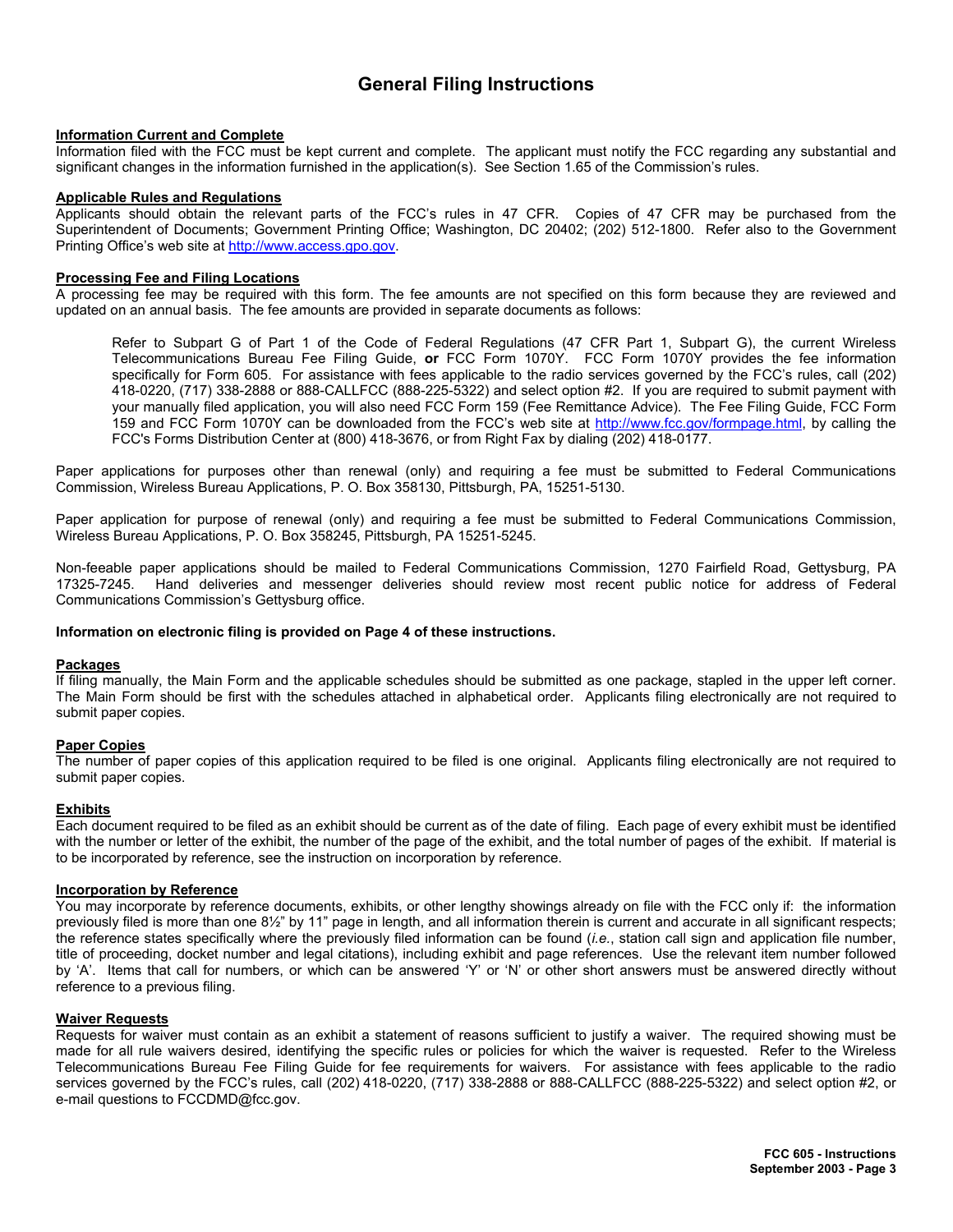#### **English to Metric Conversions**

All distances must be provided as metric values. The following English to Metric equivalent should be used to convert distances (rounded to the nearest tenth), where necessary:

 $1$  foot =  $0.3048$  meter

#### **For Assistance**

For assistance with this application, contact the Federal Communications Commission, 1270 Fairfield Road, Gettysburg, PA 17325-7245, call (717) 338-2888 or 888-CALLFCC (888-225-5322) and select option #2, or e-mail questions to FCCDMD@fcc.gov.

#### **Electronic Filing**

To file an application electronically, visit the FCC's Internet site at http://wireless.fcc.gov/uls/ and select Online Filing. Interactive instructions are provided for filing payment for an electronically filed application, including the amount and a Fee Remittance Advice. On-line payment with a credit card is also available. For technical assistance with filing electronically, contact the Wireless Telecommunications Bureau Technical Support line, (202) 414-1250.

In instances where an applicant files electronically and needs to include an exhibit(s) with the application and cannot transmit that exhibit(s) to the FCC electronically, the applicant may mail exhibits to the following address: Federal Communications Commission, Application Exhibit, 1270 Fairfield Road, Gettysburg, PA 17325-7245. Hand deliveries and messenger deliveries should review most recent public notice for address of Federal Communications Commission's Gettysburg office. Each exhibit should be clearly labeled with the applicant's name, the 10-digit file number assigned to the application at the time of submission, and the type of exhibit (*e.g.* waiver request).

## **Instructions for Form FCC 605 Main Form**

FCC Form 605, Main Form, is used to obtain information sufficient to identify the filer and the purpose of the filing. The Main Form is required for every application or amendment filed on FCC Form 605. Regardless of Purpose of Application, all items on the Main Form must be completed according to the instructions below.

#### **Radio Service Code**

Item 1 You must enter the Radio Service Code for which the applicant is filing or presently holds a license by inserting the appropriate two-letter code from the following list:

#### **Ship Radio Service (47 CFR Part 80)**

| $\frac{1}{2}$ $\frac{1}{2}$ $\frac{1}{2}$ $\frac{1}{2}$     |           |
|-------------------------------------------------------------|-----------|
|                                                             |           |
|                                                             |           |
|                                                             |           |
| Aircraft Radio Service (47 CFR Part 87)                     |           |
|                                                             |           |
| Amateur Radio Service (47 CFR Part 97)                      |           |
|                                                             |           |
|                                                             | <b>HV</b> |
| <b>Commercial Radio Operators Services (47 CFR Part 13)</b> |           |
|                                                             |           |
|                                                             |           |
|                                                             | <b>CM</b> |
| General Mobile Radio Service (47 CFR Part 95)               |           |
|                                                             |           |

#### **Application Purpose**

Item 2 You must indicate the purpose for which the application is being filed by inserting the appropriate two-letter abbreviation from the following list. Only one purpose may be specified. For the General Mobile Radio Service [GMRS], effective January 1, 1989, 'new' or 'major modifications' may not be filed by business applicants/licensees.

**NE** - New: To request a new license. This purpose should only be used for initial applications. A change in vessel or aircraft constitutes a need for a new license. Amateur applications with the purpose of NEW must be filed by a Volunteer Examiner Coordinator. **NOTE: SHIP EXEMPTION REQUESTS (SCHEDULE G) SHOULD BE FILED AS NEW AND PROVIDE CALL SIGN IN ITEM 5.**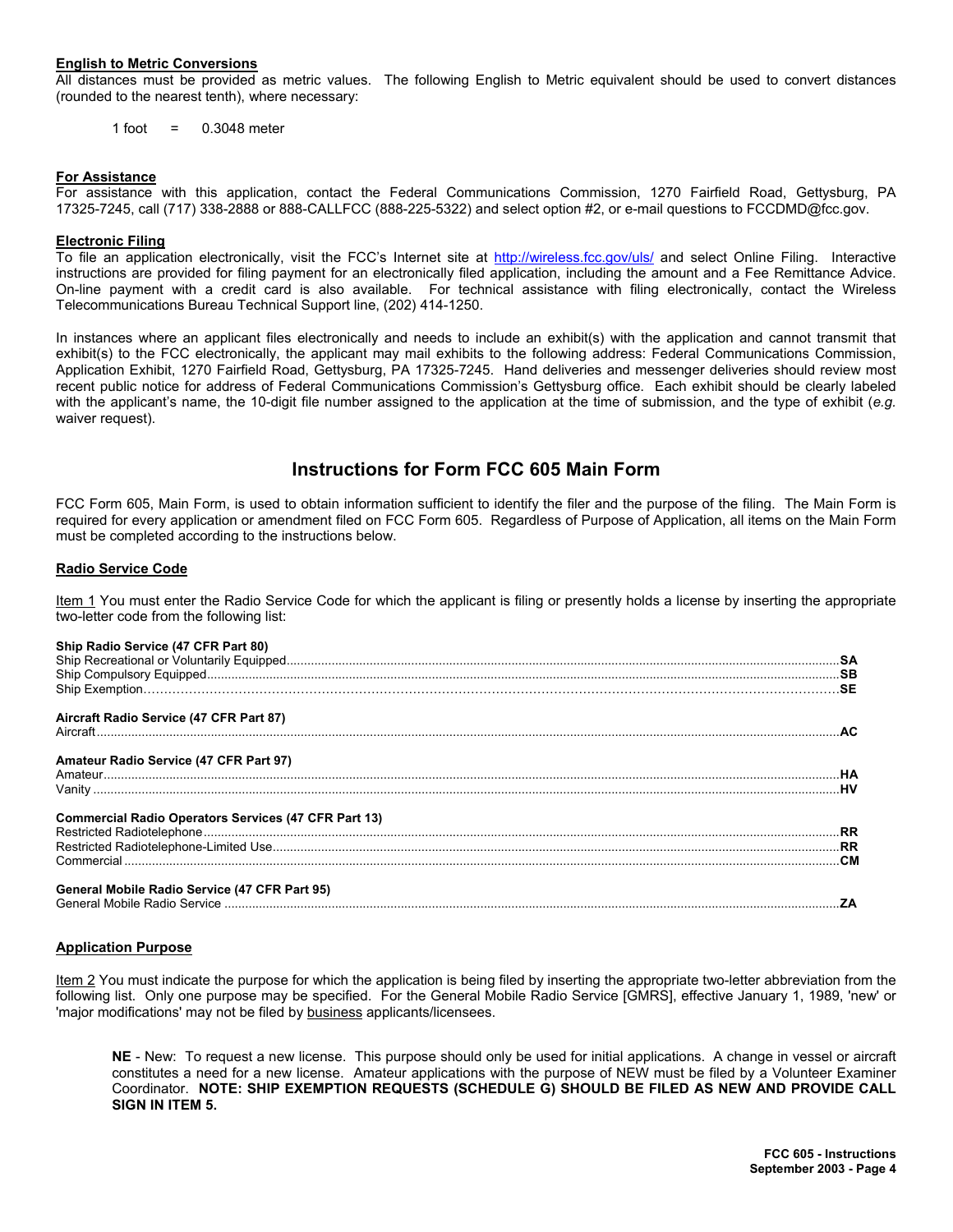**MD** - Modification: To request a change in the conditions of any data for a license during the term of that license. Use Item 5 to provide the call sign (serial number for Commercial Operator License) of the affected station. The appropriate schedule must be completed and attached, and must accurately describe the data that has been modified. See applicable Commission rules. Choose purpose MD if you are requesting consolidation of DO and DM (Commercial Operator).

- **Note:** After a license is modified, the FCC will issue a new license and previous versions of the license will no longer be valid, regardless of the expiration date shown. License terms will not be extended as a result of an application for Modification.
- **Note:** If the only changes desired are to administrative data, use the Administrative Update purpose instead of Modification (see Administrative Update purpose below for further description of administrative updates).

**RM** - Renewal/Modification: To renew (within the specified renewal time frame, must be filed no later than expiration date of the authorization and no sooner than 90 days prior to expiration date) an existing authorization and request a change in the conditions for that authorization. Use Item 5 to provide the call sign (serial number for Commercial Operator License) of the affected station. The appropriate schedule must be completed and attached, and must accurately reflect the data that has been modified. If you wish to consolidate DO and DM (Commercial Operator) licenses and renew at the same time, choose purpose RM.

#### **Simple Application Purpose & Requirements for Paper Submission on FCC 605**

 **RO** - Renewal Only: To renew an existing authorization within the specified renewal time frame (must be filed no later than expiration date of the authorization and no sooner than 90 days prior to expiration date) where **no changes** in the conditions are being requested at the time of renewal. (To make any modifications to your existing authorization, use the Renewal/Modification purpose.)

### **Mandatory items required for submission of "RO" purpose are as follows:**

 Item 1) Radio Service Code Item 2) Application/Licensee Purpose Item 5) Call Sign/Serial # (if filing for multiple Call Signs/Serial #s, list additional call signs/serial #s on Schedule A) Item 9) FCC Registration Number (FRN) Items 25 & 26) Fee Status Items 27, 28 & 29) Signature and Date

 **Optional Items**: Item 6) Requested Authorization Expiration Date MM/DD

**NOTE:** To renew an existing STA, you must select purpose of 'RM' and enter the appropriate Call Sign in Item 5.

**DU** - Duplicate License: To request a hard copy duplicate of an existing license(s).

#### **Mandatory items required for submission of "DU" purpose are as follows:**

 Item 1) Radio Service Code Item 2) Application Purpose Item 5) Call Sign/Serial # (if filing for multiple Call Signs/Serial #s, list additional call signs/serial #s on Schedule A) Item 9) FCC Registration Number (FRN) Items 25 & 26) Fee Status Items 27, 28 & 29) Signature and Date

 **Note:** Requests for a Duplicate/Replacement Restricted Radiotelephone Operator Permit licensed prior to May 21, 2001 should be filed as purpose New (NE) and Schedule E will also be required.

 **AM** - Amendment: To amend a previously-filed, currently pending application(s). Use Item 4 to provide the File Number(s) of the affected pending application(s). The appropriate schedule must be completed and attached, and must accurately reflect the amended data. See applicable Commission rules.

**AU** - (No Fee Required) Administrative Update: To request a change of any administrative data on a license such as licensee name (without a change in ownership, control or corporate structure), mailing address, telephone and or fax numbers, e-mail address, name of vessel and FAA Registration Number due to FAA change.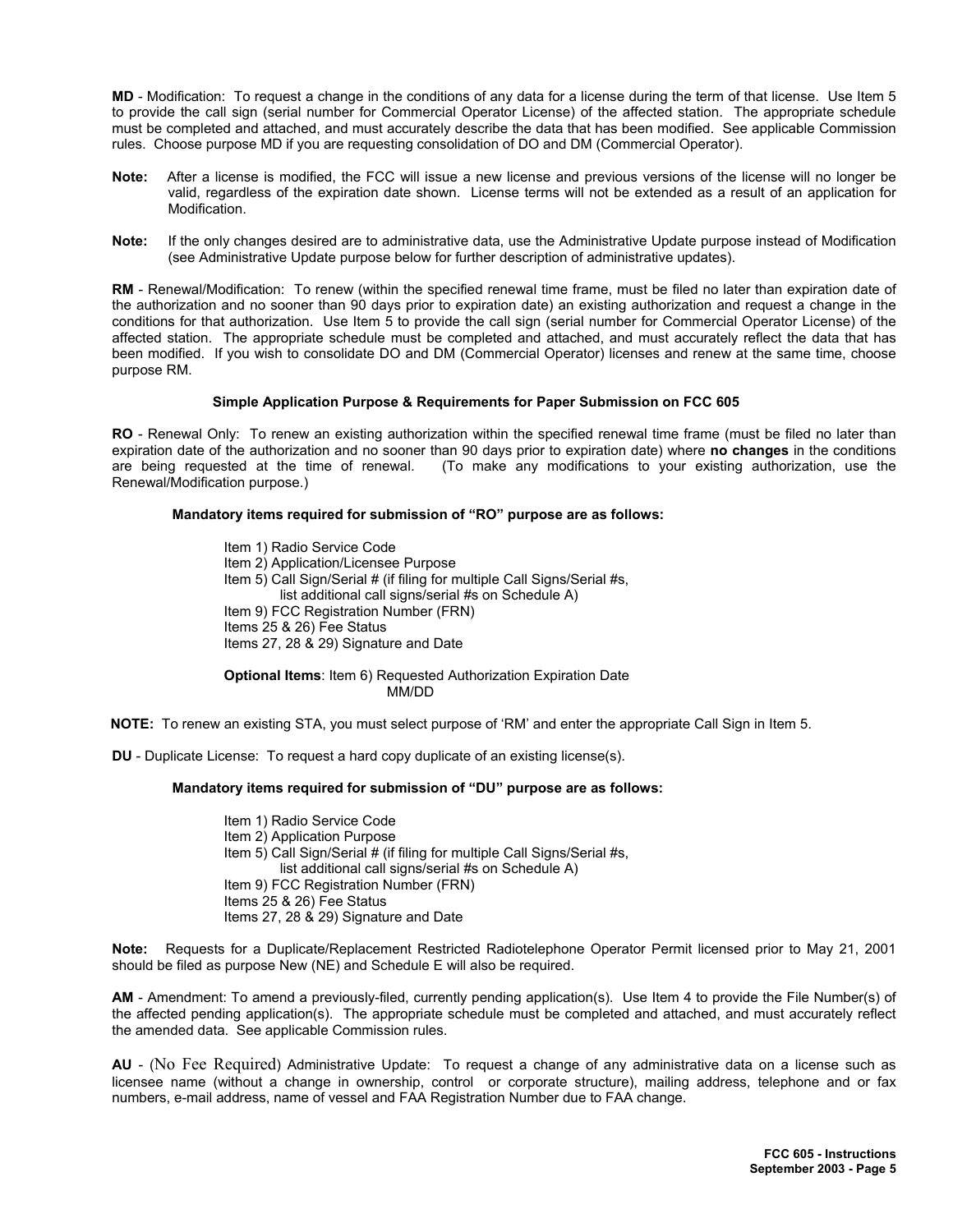#### **Mandatory items required for submission of "AU" purpose are as follows:**

 Item 2) Application Purpose Item 5) Call Sign/Serial # (if filing for multiple Call Signs/Serial #s, list additional call signs/serial #s on Schedule A) Item 9) FCC Registration Number (FRN) Items 27, 28 & 29) Signature and Date

#### **One or more of the following items may be corrected with "AU" purpose:**

Item 11) Licensee Name (without a change in ownership)

Item 12) Entity Name (without a change in ownership, control

or corporate structure)

Items 13 through 19) Mailing Address

Item 20) Telephone Number

Item 21) FAX Number

Item 22) E-Mail Address

Item 23) Vessel Name (applicable to Radio Service Codes SA or SB only)

Item 24) New FAA Registration number due to FAA change

Use Item 5 to provide the call sign (serial number for Commercial Operator License) of the affected station.

**CA** – (No Fee Required) Cancellation of License: To cancel an existing license.

#### **Mandatory items required for submission of "CA" purpose are as follows:**

 Item 2) Application Purpose Item 5) Call Sign/Serial # (if filing for multiple Call Signs/Serial #s, list additional call signs/serial #s on Schedule A) Item 9) FCC Registration Number (FRN) Items 27, 28 & 29) Signature and Date

 **WD** - (No Fee Required) Withdrawal of Application: To withdraw a previously filed, currently pending application(s).

#### **Mandatory items required for submission of "WD" purpose are as follows:**

**Item 2) Application Purpose** Item 4) File Number (if filing for multiple File Numbers, list additional File Numbers on Schedule A) Item 9) FCC Registration Number (FRN) Items 27, 28 & 29) Signature and Date

*No fee is required for Governmental Entities. Send non-feeable packages to:* 

*Federal Communications Commission 1270 Fairfield Road Gettysburg, PA 17325-7245* 

Item 3 If the filing is a request for a Developmental License or a Special Temporary Authorization (STA), enter 'D' or 'S', respectively. Otherwise, enter 'N' for Not Applicable.

**Note:** Developmental Licenses are granted only to Ship and Aircraft applicants/licensees.

In emergencies or other urgent conditions requiring immediate or temporary use of facilities, request may be made for special temporary authority (STA) to install and/or operate new or modified equipment, subject to the appropriate requirements governing Special Temporary Authorizations contained in the FCC rules. If Item 3 is answered 'S', attach an exhibit including the following information: description of the nature of the extraordinary circumstance, equipment to be used, type of operation to be conducted, explanation of how the facilities will be used, times and dates of operation, and a list of airports and/or ports that will be visited.

**Note:** Special Temporary Authorizations are applicable only to Ship and Aircraft applicants/licensees.

**FCC 605 - Instructions September 2003 - Page 6**  The FCC may grant applications for developmental authority to construct and operate transmitters for the purpose of developing a new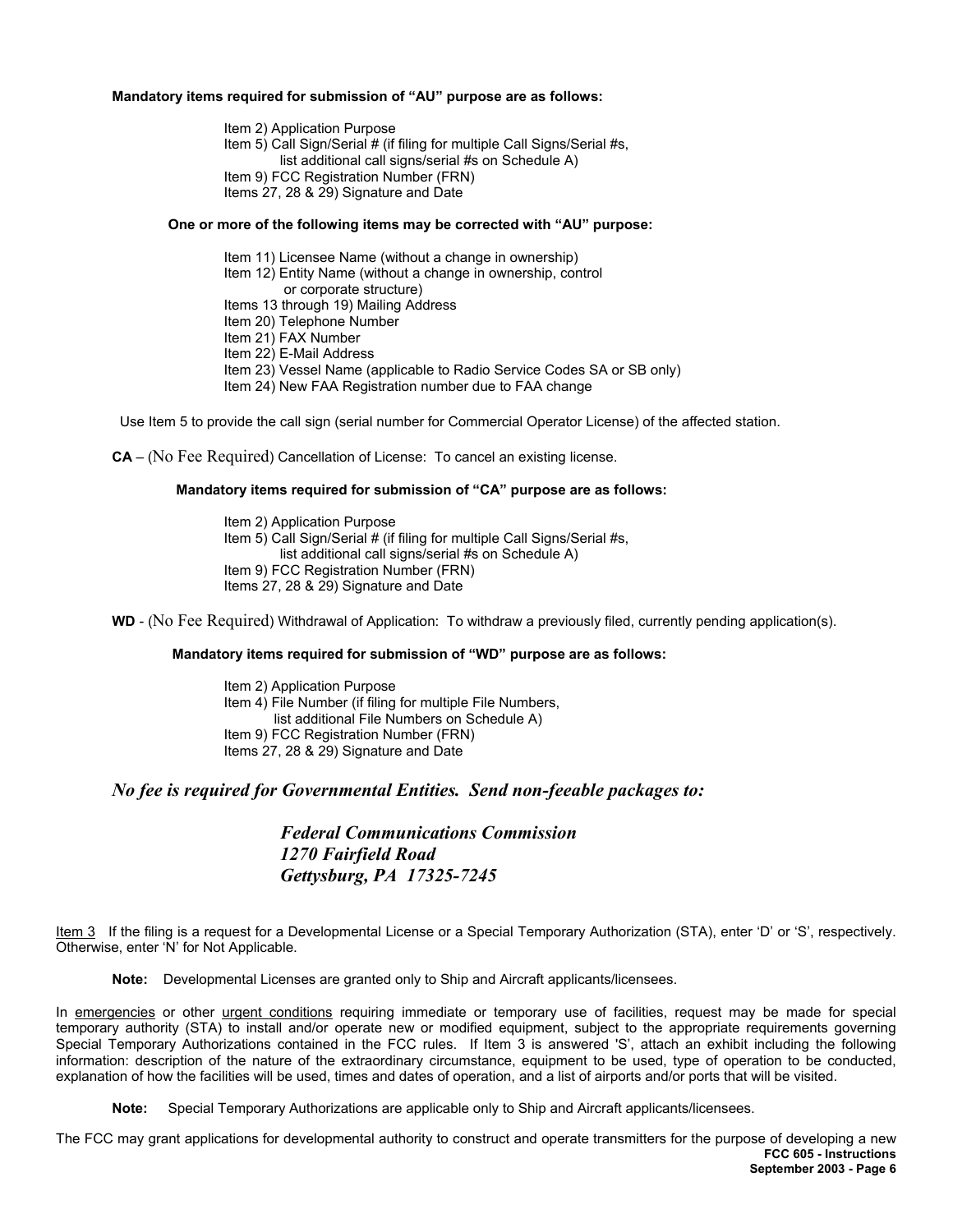radio service or a new technology not regularly authorized under specific FCC rules, subject to the appropriate requirements governing developmental authorizations contained in the FCC rules. Attach an exhibit(s) as required in the FCC rules.

**Note:** To file an initial request for an STA or Developmental License, applicants/licensees should select an application purpose of NE - New in Item 2 and then answer Item 3 as appropriate. STAs are granted for a maximum of 180 days. If another STA is needed, applicants/licensees may file by selecting application purpose of RM - Renewal/Modification and supply the appropriate Call Sign in Item 5 or by selecting application purpose NE - New. The renewal/modification purpose is provided for the convenience of the applicant/licensee (the applicant/licensee will retain the same call sign if the STA request is granted). To request a renewal of a Developmental License, applicants/licensees should select an application purpose of RO – Renewal Only or RM - Renewal/Modification and supply the appropriate Call Sign in Item 5.

Item 4 If the filing is a request for an Amendment or Withdrawal of a pending application(s) on file with the FCC, enter the File Number(s) of the original application(s). This information can be obtained by contacting the FCC at 888-225-5322 and select option #2 or by using Search Applications function available at http://wireless.fcc.gov/uls/ If the amendment or withdrawal affects multiple file numbers, complete and attach Schedule for Changes Affecting Multiple Call Signs or File Numbers, Form FCC 605, Schedule A.

Item 5 If the filing is a request for a modification, renewal only, renewal/modification, cancellation, duplicate, or administrative update of an existing license, enter the Call Sign (serial number for Commercial Operator) of the affected license in item 5. If the filing is a request for a renewal only, cancellation or duplicate of an existing license(s), enter the Call Sign(s) (serial number for Commercial Operator) of the affected license(s) in item 5. This information can be obtained by contacting the FCC at 888-225-5322 and select option #2 or by using the Search Licenses function available at http://wireless.fcc.gov/uls/. If the request affects multiple call signs (serial numbers for Commercial Operator), complete and attach Schedule for Changes Affecting Multiple Call Signs or File Numbers, Form FCC 605, Schedule A. If filing a request to consolidate DO and DM operator classes, enter DO serial number in item 5.

Item 6 This item is optional. If the filing is a request for a New, Amendment, Renewal Only, or a Renewal/Modification, enter the requested authorization expiration date. Applicants/Licensees may, if desired, request the month and day of license expiration. However, in no cases will licenses be granted for terms that exceed the license term as governed by the rules for each service.

Item 7 If the filing is requesting a Waiver or Exception of the Commission's rules, enter 'Y'; otherwise, enter 'N'. If item 7 is answered 'Y', attach an exhibit including a statement of reasons sufficient to justify a waiver. The required showing must be made for all rule waivers desired, identifying the specific rules or policies for which the waiver is requested. Refer to the Wireless Telecommunications Bureau Fee Filing Guide for fee requirements for waivers. For assistance with fees applicable to the radio services governed by the FCC's rules, call (202) 418-0220 or 888-CALLFCC (888-225-5322) and select option #2.

Item 8 Enter 'Y' if attachments (other than associated schedules) are being filed with this application. Otherwise, enter 'N'.

#### **Applicant/Licensee Information**

Items 9 through 22 identify the applicant**/**licensee. If an authorization is granted, the information provided will become the licensee's name, address, and telephone number of record. The FCC will send the authorization and notice of all final dispositions of an application to this address. Failure to provide the FCC with a current and valid mailing address in the United States (except for Restricted Radiotelephone Operator Permits), and the subsequent failure to respond to FCC correspondence sent to the specified address may result in dismissal of an application, and/or liability for forfeiture, or revocation of your authorization to operate a radio station. **Ship Exemptions must file under present licensees information.**

Item 9 FCC Registration Number (FRN) – This item must be completed. Enter your ten digit FRN assigned by the Commission Registration System (CORES). The FRN is a unique entity identifier for everyone doing business with the Commission. The FRN can be obtained electronically through the FCC webpage at http://wireless.fcc.gov/uls/ (click on CORES/CALL SIGN REGISTRATION) or by manually submitting FCC Form 160. FCC Form 160 is available for downloading from http://www.fcc.gov/formpage.html, by calling the FCC's Forms Distribution Center at (800) 418-3676, or from Right Fax by dialing (202) 418-0177. **Note:** Licensees should then associate their WTB call sign(s) electronically at http://wireless.fcc.gov/uls/ (click on CORES/CALL SIGN REGISTRATION) or by manually submitting FCC Form 606. FCC Form 606 can also be obtained from any of the aforementioned locales as FCC Form 160.

Item 10 This item must be completed. Enter the appropriate code which indicates the legal entity type of the applicant/licensee. Enter 'I' for Individual, 'U' for Unincorporated Association, 'T' for Trust, 'G' for Government Entity, 'C' for Corporation, 'L' for Limited Liability Corporation, 'P' for Partnership, 'J' for Joint Venture, or 'O' for Consortium.

**Note:** For GMRS: effective January 1, 1989, new or major modification applications may NOT be filed by non-individual (business) applicants/licensees. (See Rule 1.929(c) (4) & 95.5(b).

Items 11 and 12 If Item 10 is 'I' (for Individual), you must enter the name of the individual person applying in Item 11. Otherwise, you must enter the name of the entity in Item 12.

Items 13-20 Enter the name, address, and telephone number of the person to whom the FCC should send correspondence. All applicants/licensees, except applicants applying for a Restricted Radiotelephone Operator Permit, must specify an address where the applicant/licensee can receive mail delivery by the United States Postal Service.

**FCC 605 - Instructions September 2003 - Page 7**  You may enter a post office box number in Item 14 or a street address in Item 15, or enter information for both items. Enter the City,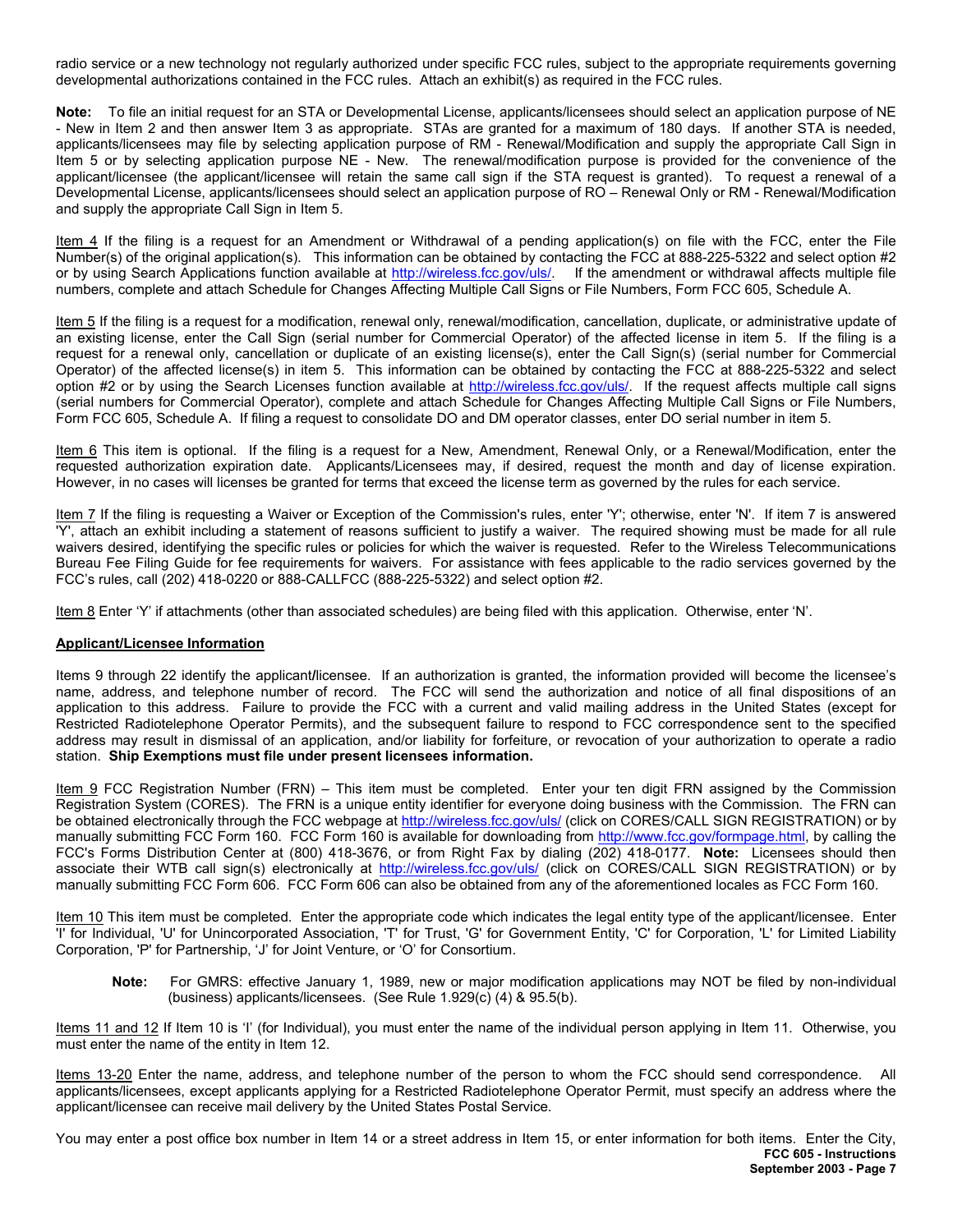State, and Zip Code in Items 16, 17, and 18, respectively. Applicants for Restricted Radiotelephone Operator Permits who do not have a United States mailing address must specify a Country in Item 19. Refer to FCC 605 Main Form Instructions, Appendix I, for a list of valid state, jurisdiction, and area abbreviations. Enter a telephone number (optional), including area code, in Item 20.

Items 21 and 22 Enter the applicant's/licensee's fax number and email address, if desired and available.

#### **Ship Applicants/Licensees Only**

Item 23 For Administrative Update purposes only, enter the new name of the vessel.

#### **Aircraft Applicants/Licensees Only**

Item 24 Due to Federal Aviation Administration change, enter the new FAA Registration Number (the N-number). **NOTE**: Do not enter the leading 'N'.

#### **Fee Status**

Items 25-26 These items allow the applicant/licensee to apply for exemption from FCC application fees and regulatory fees. See FCC Form 1070Y or the Fee Filing Guide for explanations of fee exemptions.

#### **General Certification Statements**

#### **Certification Statements for GMRS Applicants/Licensees**

### **Certification Statements for Ship Applicants/Licensees (Including Ship Exemptions)**

#### **Signature**

Items 27-29 These items must be completed. To be acceptable for filing, applications and amendments must be signed in accordance with Part 1 of the FCC rules. The signor must be a person authorized to sign the application. **Paper originals of applications must bear an original signature**, neither rubber-stamped nor photocopied signatures are acceptable. Any application lacking an original signature may be dismissed for non-compliance with FCC rules. Be sure all necessary attachments are included with the application.

The typed name of the person authorized to sign the application constitutes the legal signature for an electronically filed application.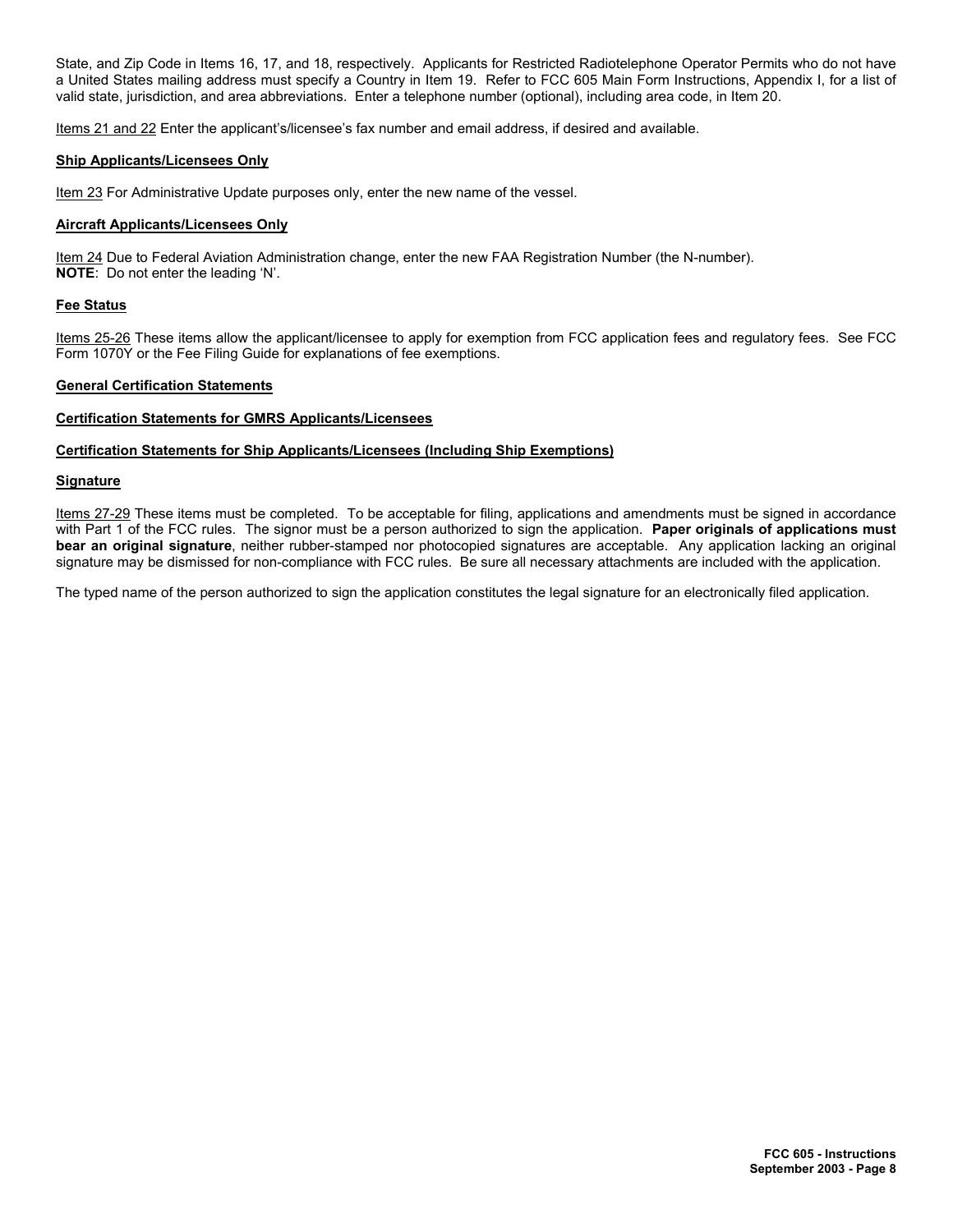#### **Appendix I**

## **STATE TABLE**

### **Abbreviations for States, Jurisdictions, and Areas**

- AL Alabama<br>AK Alaska
- AK Alaska<br>AS America
- AS American Samoa<br>AZ Arizona
- Arizona
- AR Arkansas
- CA California
- CO Colorado
- CT Connecticut
- DE Delaware<br>DC District of
- DC District of Columbia<br>FL Florida
- FL Florida<br>FM Federat
- Federated States of Micronesia
- GA Georgia<br>GM Gulf of M
- GM Gulf of Mexico<br>GU Guam
- GU Guam<br>HI Hawaii
- HI Hawaii<br>ID Idaho
- ID Idaho
- IL Illinois<br>IN Indiana Indiana
- IA Iowa
- KS Kansas
- KY Kentucky
- LA Louisiana
- 
- ME Maine<br>MD Maryla
- MD Maryland<br>MA Massachu
- MA Massachusetts<br>MH Marshall Island MH Marshall Islands<br>MI Michigan
- MI Michigan<br>MN Minnesot
- Minnesota
- MS Mississippi
- MO Missouri
- MT Montana
- NE Nebraska
- NV Nevada<br>NH New Har
- New Hampshire
- NJ New Jersey<br>NM New Mexico
- **NM** New Mexico<br>NY New York
- NY New York<br>NC North Card North Carolina
- ND North Dakota
- 
- MP Northern Mariana Islands
- OH Ohio
- OK Oklahoma<br>OR Oregon
- Oregon
- PA Pennsylvania<br>PR Puerto Rico
- PR Puerto Rico<br>PW Palau
- Palau
- RI Rhode Island<br>SC South Carolin
- SC South Carolina<br>SD South Dakota
- SD South Dakota<br>TN Tennessee
- TN Tennessee<br>TX Texas
- TX Texas<br>UM U.S. To
- U.S. Territories: (Baker Island, Howland Island, Jarvis Island, Johston Atoll, Kingman Reef, Midway Island, Navassa Island, Palmyra Atoll and Wake Island)
- UT Utah
- VT Vermont
- VA Virginia
- VI Virgin Islands<br>WA Washington
- WA Washington<br>WV West Virginia
- WV West Virginia<br>WI Wisconsin
- WI Wisconsin<br>WY Wyoming
- Wyoming

#### Military:

- AE Armed Forces Europe, the Middle East, Africa and Canada<br>AP Armed Force
- Armed Forces Pacific
- AA Armed Forces Americas (except Canada)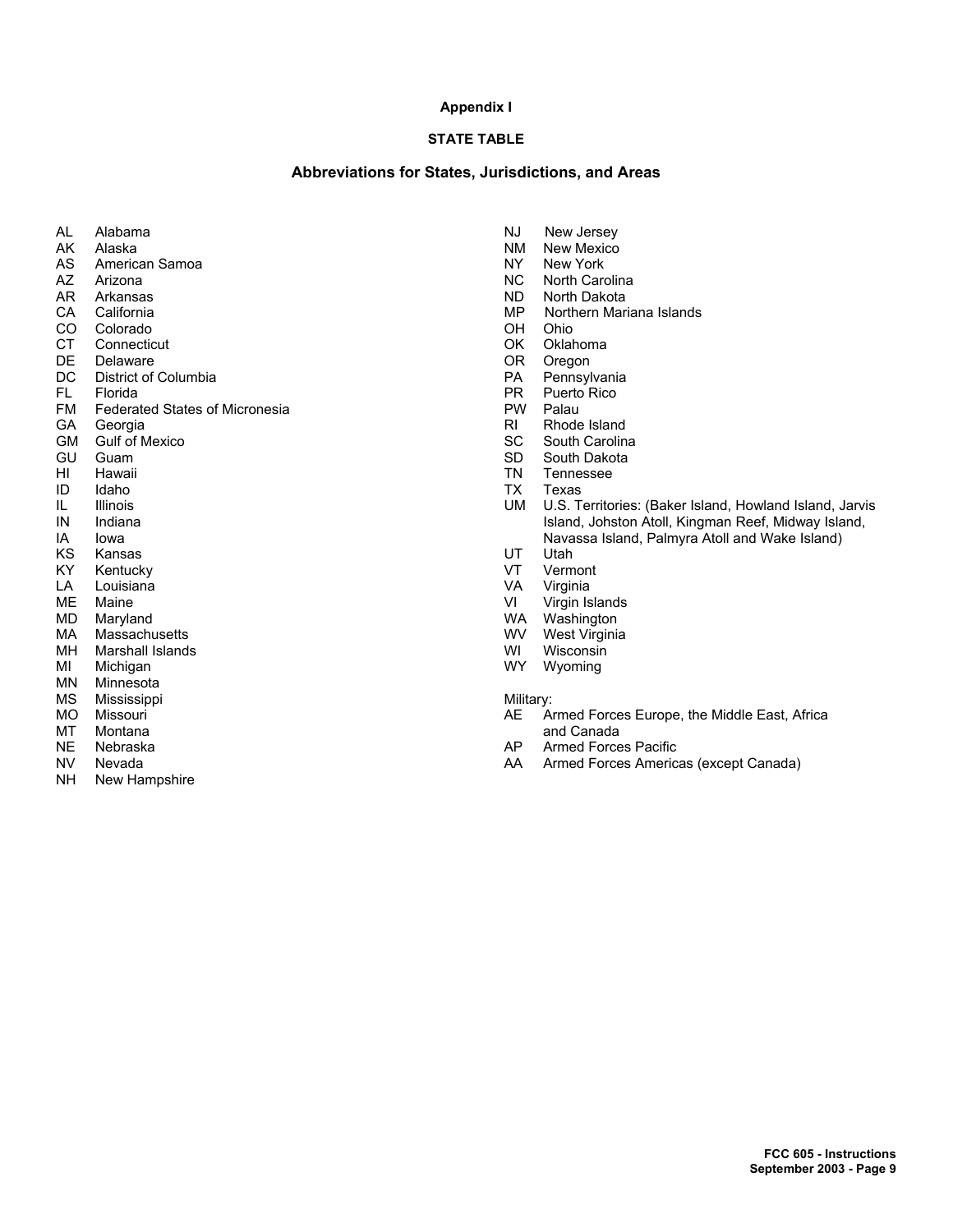## **FCC 605 Quick-Form Application for Authorization in the Ship, Aircraft, Approved by OMB Main Form Amateur, Restricted and Commercial Operator,** 3060 - 0850 **and General Mobile Radio Services See instructions for**

| 1) Radio Service Code:                                                                                                                                                                                                                                                                                                                                                                                                       |                                                                                                |               |                               |                                                                     |                               |
|------------------------------------------------------------------------------------------------------------------------------------------------------------------------------------------------------------------------------------------------------------------------------------------------------------------------------------------------------------------------------------------------------------------------------|------------------------------------------------------------------------------------------------|---------------|-------------------------------|---------------------------------------------------------------------|-------------------------------|
| Application Purpose (Select only one)                                                                                                                                                                                                                                                                                                                                                                                        |                                                                                                |               |                               |                                                                     |                               |
| $2)$ NE – New<br><b>MD</b> - Modification<br>$AM -$ Amendment                                                                                                                                                                                                                                                                                                                                                                | <b>RO</b> - Renewal Only<br>RM - Renewal / Modification<br><b>CA</b> – Cancellation of License |               | <b>DU</b> - Duplicate License | <b>WD</b> - Withdrawal of Application<br>AU - Administrative Update |                               |
| If this request if for Developmental License or STA (Special Temporary Authorization) enter the<br>3)<br>appropriate code and attach the required exhibit as described in the instructions. Otherwise enter 'N'<br>(Not Applicable).                                                                                                                                                                                         |                                                                                                |               |                               |                                                                     | ) <u>D S N</u> /A<br>$\left($ |
| If this request is for an Amendment or Withdrawal of Application, enter the file number of the pending<br>4)<br>application currently on file with the FCC.                                                                                                                                                                                                                                                                  |                                                                                                |               |                               |                                                                     | <b>File Number</b>            |
| If this request is for a Modification, Renewal Only, Renewal / Modification, Cancellation of License,<br>5)<br>Duplicate License, or Administrative Update, enter the call sign (serial number for Commercial<br>Operator) of the existing FCC license. If this is a request for consolidation of DO & DM Operator<br>Licenses, enter serial number of DO. Also, if filing for a ship exemption, you must provide call sign. |                                                                                                |               |                               |                                                                     | Call Sign/Serial #            |
| If this request is for a New, Amendment, Renewal Only, or Renewal Modification, enter the<br>6)<br>requested<br>expiration date of the authorization (this item is optional).                                                                                                                                                                                                                                                |                                                                                                |               |                               |                                                                     | <b>MM</b><br><b>DD</b>        |
| Does this filing request a Waiver of the Commission's rules? If 'Y', attach the<br>7)<br>required showing as described in the instructions.                                                                                                                                                                                                                                                                                  |                                                                                                |               |                               |                                                                     | ) Yes<br>No<br>(              |
| Are attachments (other than associated schedules) being filed with this application?<br>8)                                                                                                                                                                                                                                                                                                                                   |                                                                                                |               |                               | $\overline{ }$                                                      | <u>)Yes No</u>                |
| Applicant/Licensee Information                                                                                                                                                                                                                                                                                                                                                                                               |                                                                                                |               |                               |                                                                     |                               |
| 9) FCC Registration Number (FRN):                                                                                                                                                                                                                                                                                                                                                                                            |                                                                                                |               |                               |                                                                     |                               |
| 10) Applicant /Licensee is a(n): (<br>) Individual<br><b>Unicorporated Association</b><br>Government Entity<br>Joint Venture<br>Trust<br>Corporation<br><b>Limited Liability Corporation</b><br>Partnership<br>Consortium                                                                                                                                                                                                    |                                                                                                |               |                               |                                                                     |                               |
| $M!$ :<br>Last Name:<br>Suffix:<br>11) First Name (if individual):                                                                                                                                                                                                                                                                                                                                                           |                                                                                                |               |                               |                                                                     |                               |
| 12) Entity Name (if other than individual):                                                                                                                                                                                                                                                                                                                                                                                  |                                                                                                |               |                               |                                                                     |                               |
| 13) Attention To:                                                                                                                                                                                                                                                                                                                                                                                                            |                                                                                                |               |                               |                                                                     |                               |
| 14) P.O. Box:                                                                                                                                                                                                                                                                                                                                                                                                                | And/Or<br>15) Street Address:                                                                  |               |                               |                                                                     |                               |
| 16) City:                                                                                                                                                                                                                                                                                                                                                                                                                    | 17) State:                                                                                     | 18) Zip Code: |                               | 19) Country:                                                        |                               |
| 21) FAX Number:<br>20) Telephone Number:                                                                                                                                                                                                                                                                                                                                                                                     |                                                                                                |               |                               |                                                                     |                               |
| 22) E-Mail Address:                                                                                                                                                                                                                                                                                                                                                                                                          |                                                                                                |               |                               |                                                                     |                               |
| <b>Ship Applicants/Licensees Only</b>                                                                                                                                                                                                                                                                                                                                                                                        |                                                                                                |               |                               |                                                                     |                               |
| 23) Enter new name of vessel:                                                                                                                                                                                                                                                                                                                                                                                                |                                                                                                |               |                               |                                                                     |                               |
| <b>Aircraft Applicants/Licensees Only</b>                                                                                                                                                                                                                                                                                                                                                                                    |                                                                                                |               |                               |                                                                     |                               |
| 24) Enter the new FAA Registration Number (the N-number):<br>NOTE: Do not enter the leading "N".                                                                                                                                                                                                                                                                                                                             |                                                                                                |               |                               |                                                                     |                               |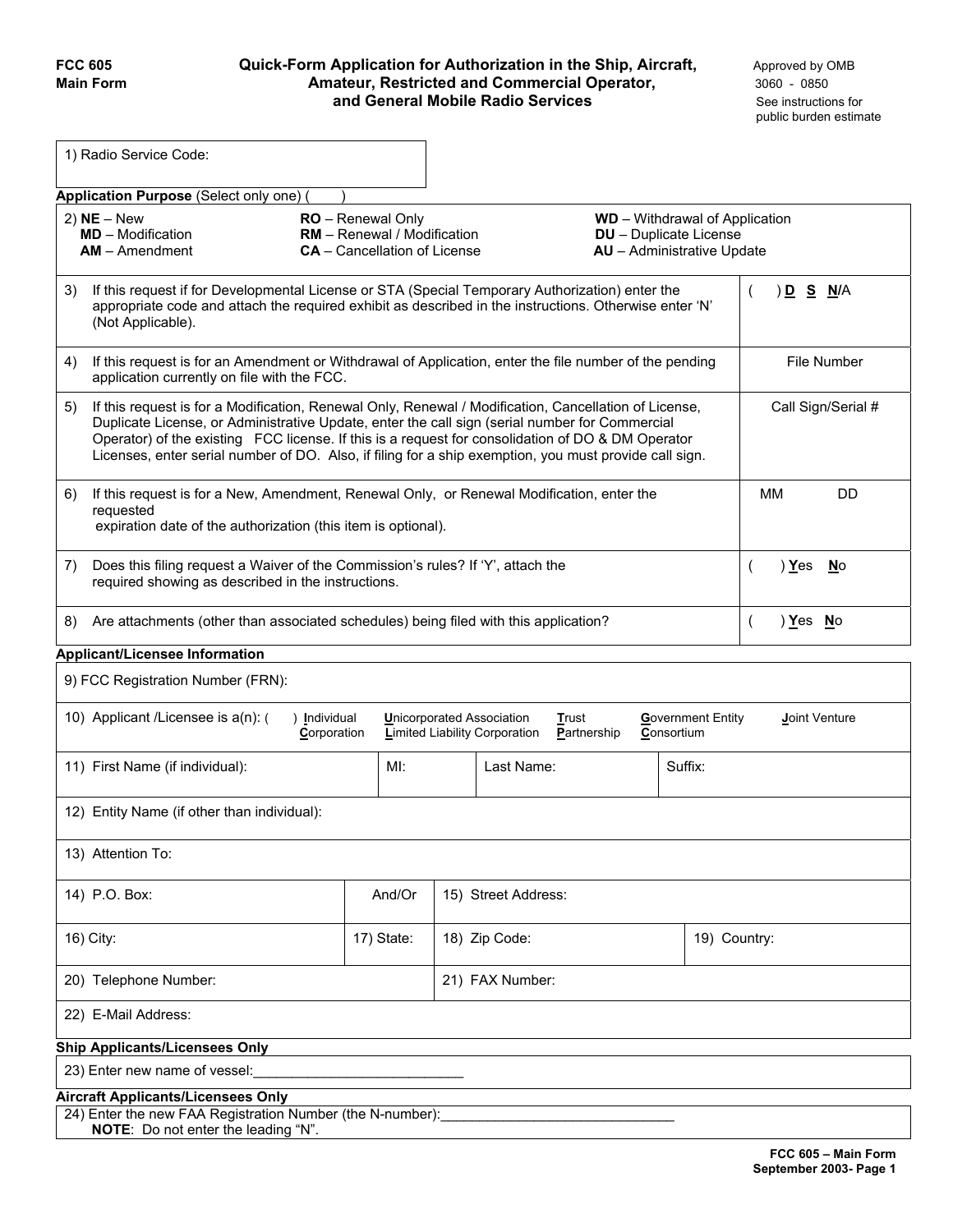| 25) Is the applicant/licensee exempt from FCC application Fees? | ) <u>Y</u> es | <b>No</b> |
|-----------------------------------------------------------------|---------------|-----------|
|-----------------------------------------------------------------|---------------|-----------|

26) Is the applicant/licensee exempt from FCC regulatory Fees? ( ) **Y**es **N**o

#### **General Certification Statements**

- 1) The applicant/licensee waives any claim to the use of any particular frequency or of the electromagnetic spectrum as against the regulatory power of the United States because of the previous use of the same, whether by license or otherwise, and requests an authorization in accordance with this application**.**
- 2) The applicant/licensee certifies that all statements made in this application and in the exhibits, attachments, or documents incorporated by reference are material, are part of this application, and are true, complete, correct, and made in good faith.
- 3) Neither the applicant/licensee nor any member thereof is a foreign government or a representative thereof.
- 4) The applicant/licensee certifies that neither the applicant/licensee nor any other party to the application is subject to a denial of Federal benefits pursuant to Section 5301 of the Anti-Drug Abuse Act of 1988, 21 U.S.C. § 862, because of a conviction for possession or distribution of a controlled substance. **This certification does not apply to applications filed in services exempted under Section 1.2002(c) of the rules, 47 CFR § 1.2002(c).** See Section 1.2002(b) of the rules, 47 CFR § 1.2002(b), for the definition of "party to the application" as used in this certification.
- 5) Amateur or GMRS applicant/licensee certifies that the construction of the station would NOT be an action which is likely to have a significant environmental effect (see the Commission's rules 47 CFR Sections 1.1301-1.1319 and Section 97.13(a) rules (available at web site http://wireless.fcc.gov/rules.html).
- 6) Amateur applicant/licensee certifies that they have READ and WILL COMPLY WITH Section 97.13(c) of the Commission's rules (available at web site http://wireless.fcc.gov/rules.html) regarding RADIOFREQUENCY (RF) RADIATION SAFETY and the amateur service section of OST/OET Bulletin Number 65 (available at web site http://www.fcc.gov/oet/info/documents/bulletins/).

#### **Certification Statements For GMRS Applicants/Licensees**

- 1) Applicant/Licensee certifies that he or she is claiming eligibility under Rule Section 95.5 of the Commission's rules.
- 2) Applicant/Licensee certifies that he or she is at least 18 years of age.
- 3) Applicant/Licensee certifies that he or she will comply with the requirement that use of frequencies 462.650, 467.650, 462.700 and 467.700 MHz is not permitted near the Canadian border North of Line A and East of Line C. These frequencies are used throughout Canada and harmful interference is anticipated.
- 4) Non-Individual applicants/licensees certify that they have NOT changed frequency or channel pairs, type of emission, antenna height, location of fixed transmitters, number of mobile units, area of mobile operation, or increase in power.

#### **Certification Statements for Ship Applicants/Licensees (Including Ship Exemptions)**

- 1) Applicant/Licensee certifies that they are the owner or operator of the vessel, a subsidiary communications corporation of the owner or operator of the vessel, a state or local government subdivision, or an agency of the US Government subject to Section 301 of the Communications Act.
- 2) This application is filed with the understanding that any action by the Commission thereon shall be limited to the voyage(s) described herein, and that apart from the provisions of the specific law from which the applicant/licensee requests an exemption, the vessel is in full compliance with all applicable statues, international agreements and regulations.

#### **Signature**

27) Typed or Printed Name of Party Authorized to Sign

| First Name:                                                                                                 | MI: | Last Name: |           | Suffix: |
|-------------------------------------------------------------------------------------------------------------|-----|------------|-----------|---------|
| $28)$ Title:                                                                                                |     |            |           |         |
| Signature:                                                                                                  |     |            | 29) Date: |         |
| Failure to Sign This Application May Result in Dismissal Of The Application And Forfeiture Of Any Fees Paid |     |            |           |         |
| WILLFUL FALSE STATEMENTS MADE ON THIS FORM OR ANY ATTACHMENTS ARE PUNISHABLE BY FINE AND/OR                 |     |            |           |         |

IMPRISONMENT (U.S. Code, Title 18, Section 1001) AND / OR REVOCATION OF ANY STATION LICENSE OR CONSTRUCTION PERMIT (U.S. Code, Title 47, Section 312(a)(1)), AND / OR FORFEITURE (U.S. Code, Title 47, Section 503).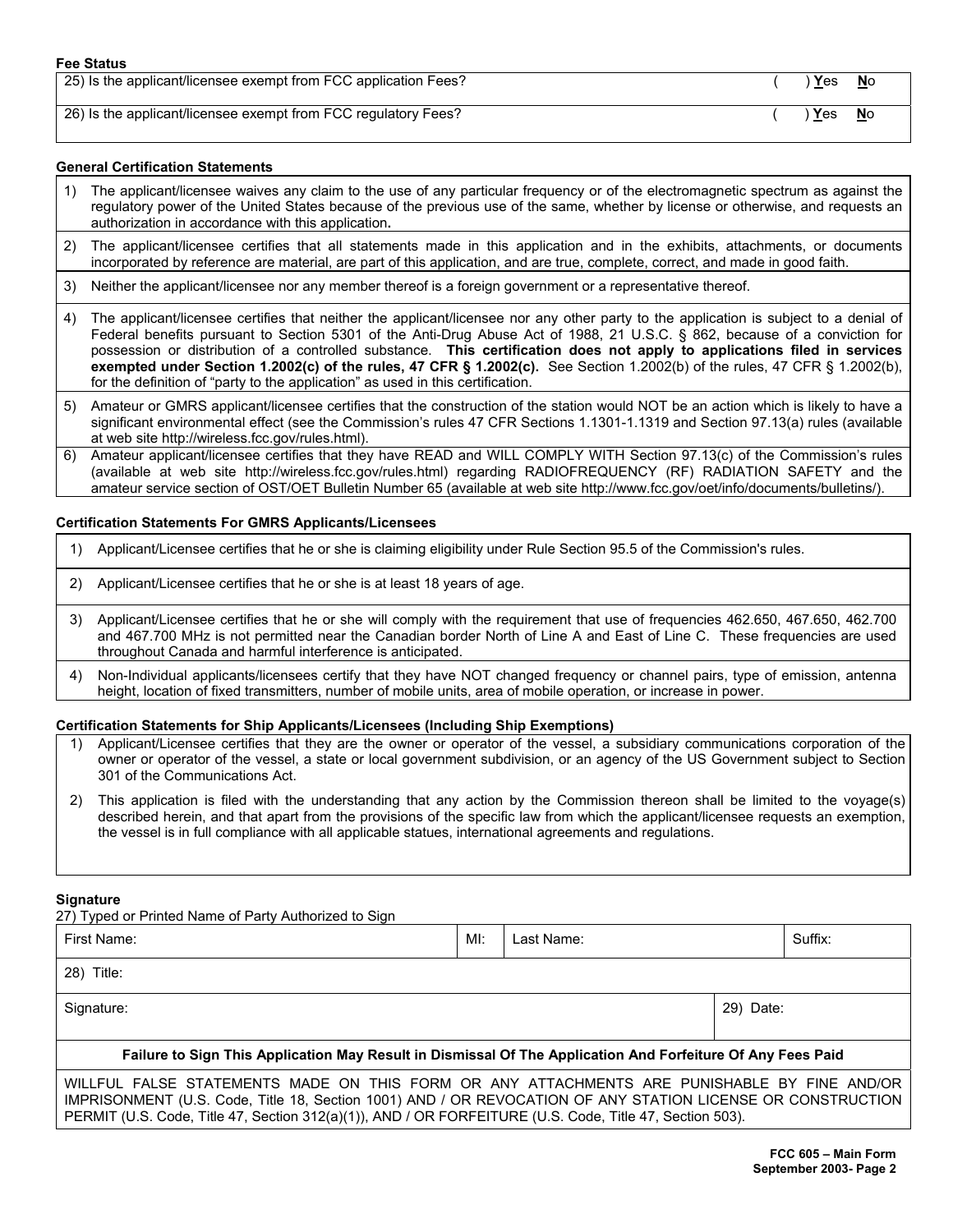**FEDERAL COMMUNICATIONS COMMISSION**

## **Information and Instructions**

Approved by OMB  $3060 - 0850$ See 601 Main Form Instructions for public burden estimate

## **Schedule for Changes Affecting Multiple Call Signs or File Numbers Form FCC 605**

### **Schedule A Instructions**

Form FCC 605 Schedule A, is a supplementary schedule for use with the FCC Quick-Form Application for Authorization in the Ship, Aircraft, Amateur, Restricted and Commercial Operator, and General Mobile Radio Services. Use this schedule when requesting changes that affect multiple call signs, serial numbers or file numbers. Schedule A is not used with initial applications. Complete this schedule to submit global changes to items on the FCC 605 Main Form that affect multiple call signs, multiple serial numbers or multiple file numbers, depending on the Application Purpose entered for Item 2 of that form. Note the following:

*Multiple File Numbers may be affected by these purposes:* Amendment or Withdrawal of Application

*Multiple Call Signs/Serial Numbers may be affected by these purposes:* Modification, Renewal Only, Renewal/Modification, Cancellation of License, Duplicate License, or Administrative Update

Each Schedule A or groups of Schedule A filed with the FCC 605 Main Form must use the same purpose, and only one purpose can be specified per submission.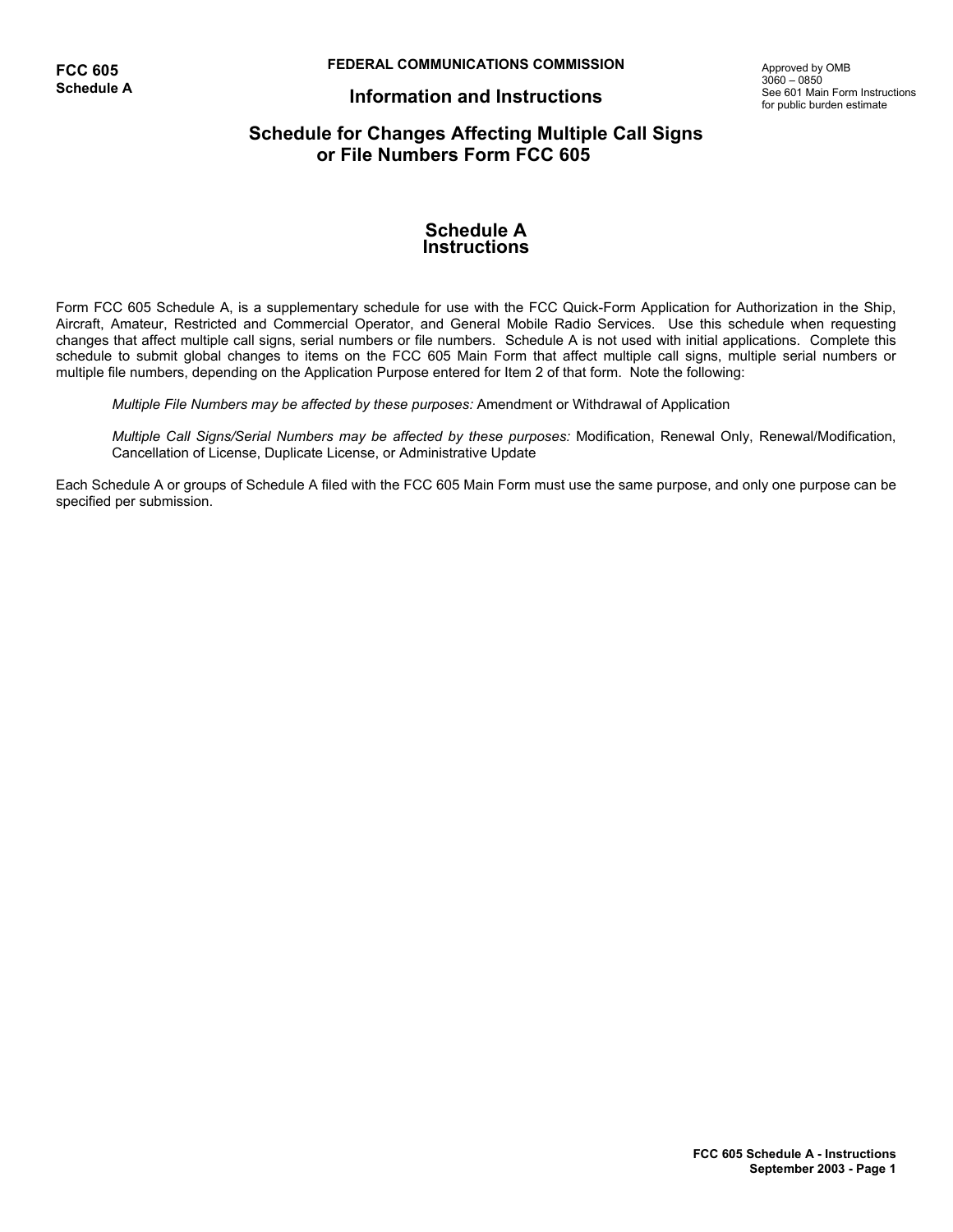## **FCC 605** Schedule for Changes Affecting Multiple Call Signs Approved by OMB **Schedule A** 3060 - **3060 - 0850 Or File Numbers** 3060 - 0850

 See 605 Main Form Instructions for public burden estimate

Enter only multiple call signs, serial numbers, or file numbers for the following Form FCC 605 Main Form purposes:

Amendment or Withdrawal of Application (File Numbers)

Modification, Renewal Only, Renewal/Modification, Cancellation of License, Duplicate License, or Administrative Update (Call Signs/Serial Numbers)

 **Note**: Form FCC 605 Main Form allows the selection of only one purpose per submission.

Each Schedule A or groups of Schedule A filed with the FCC 605 Main Form must use the same purpose.

| Call Sign, Serial # or File # | Call Sign, Serial # or File # | Call Sign, Serial # or File # | Call Sign, Serial # or File # |
|-------------------------------|-------------------------------|-------------------------------|-------------------------------|
|                               |                               |                               |                               |
|                               |                               |                               |                               |
|                               |                               |                               |                               |
|                               |                               |                               |                               |
|                               |                               |                               |                               |
|                               |                               |                               |                               |
|                               |                               |                               |                               |
|                               |                               |                               |                               |
|                               |                               |                               |                               |
|                               |                               |                               |                               |
|                               |                               |                               |                               |
|                               |                               |                               |                               |
|                               |                               |                               |                               |
|                               |                               |                               |                               |
|                               |                               |                               |                               |
|                               |                               |                               |                               |
|                               |                               |                               |                               |
|                               |                               |                               |                               |
|                               |                               |                               |                               |
|                               |                               |                               |                               |
|                               |                               |                               |                               |
|                               |                               |                               |                               |
|                               |                               |                               |                               |
|                               |                               |                               |                               |
|                               |                               |                               |                               |
|                               |                               |                               |                               |
|                               |                               |                               |                               |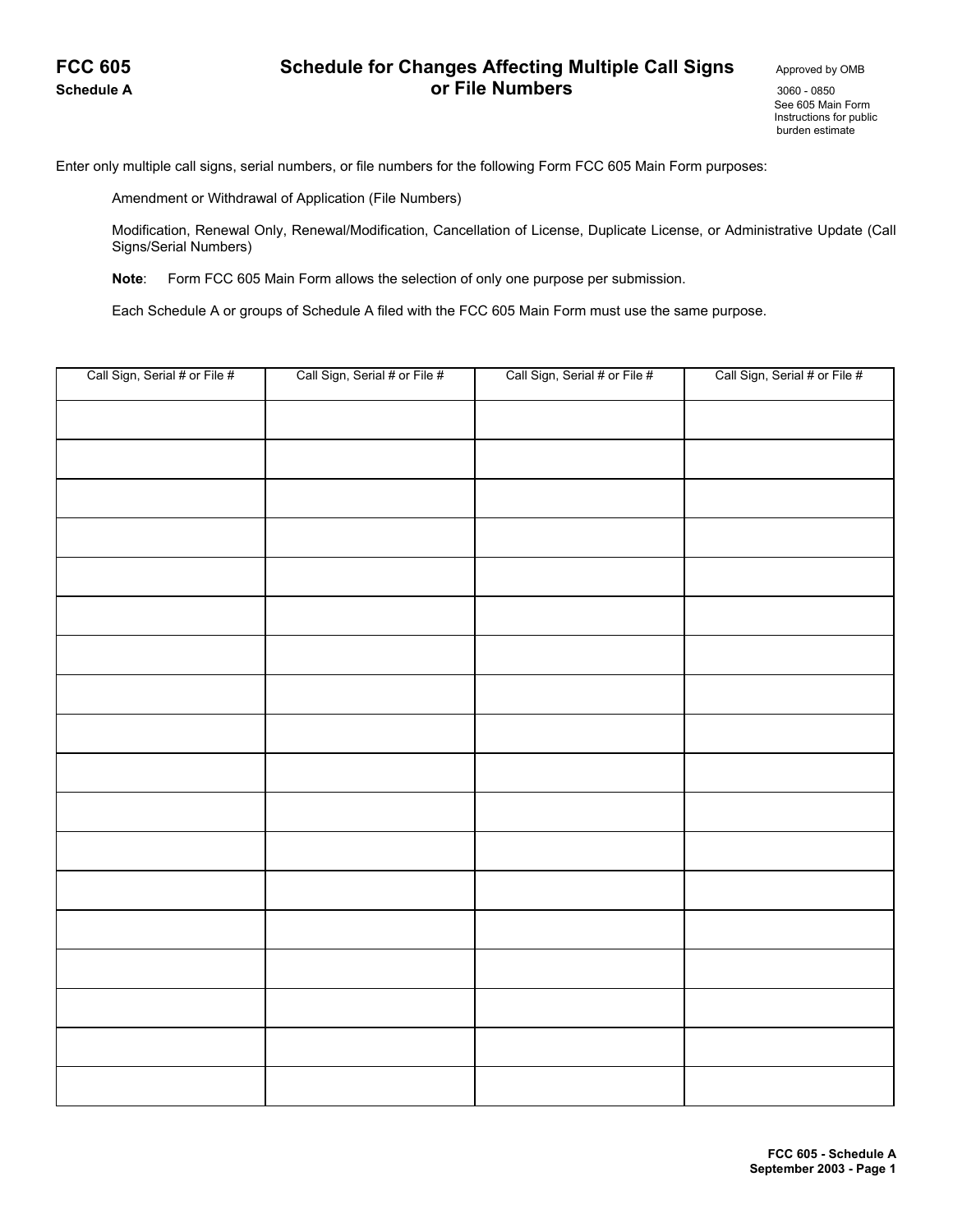See 605 Main Form Instructions

## **Information and Instructions** for public burden estimate

# **Instructions for Schedule for Additional Data for the Ship Radio Service (Part 80)**

Form FCC 605, Schedule B, is a supplementary schedule for use with the FCC Quick-Form Application for Authorization in the Ship, Aircraft, Amateur, Restricted and Commercial Operator, and the General Mobile Radio Services, FCC 605 Main Form. This schedule is used to supply information for Ship Radio Service (Part 80). The FCC 605 Main Form must be filed in conjunction with this schedule.

**You must obtain an FCC Ship Radio Station License if: (1) you are required by law or treaty to carry a radio on your vessel; (2) your vessel travels to foreign ports; (3) you use marine radio equipment on board your vessel other than marine VHF radios, EPIRBs (Emergency Position Indicating Radio Beacon), and radar. If you are not required to obtain a license - you do not need to file this form with the FCC.** 

## **Schedule B Instructions**

#### **Type of License**

Item 1 Enter the appropriate letter for the type of authorization desired.

Enter 'R' if the type of license is regular (transmitter(s) to be used on 1 vessel only).

Enter 'P' if the type of license is portable (a single transmitter will be used on various U.S. registered vessels).

 Enter 'F' if the type of license is fleet (several vessels will each have transmitters that operate in similar frequency bands and are to be licensed under one authorization). If the type of license is a fleet, also enter the number of ships in the fleet.

#### **Class of Ship**

#### Item<sub>2</sub>

General Class of Ship - Enter the appropriate two letter code from the following list that describes the general class of ship:

| GVOfficial Service Ship |
|-------------------------|

Specific Class of Ship - Enter the appropriate two or three letter code from the following list that describes the specific class of ship:

| PMXCargo and Passenger |
|------------------------|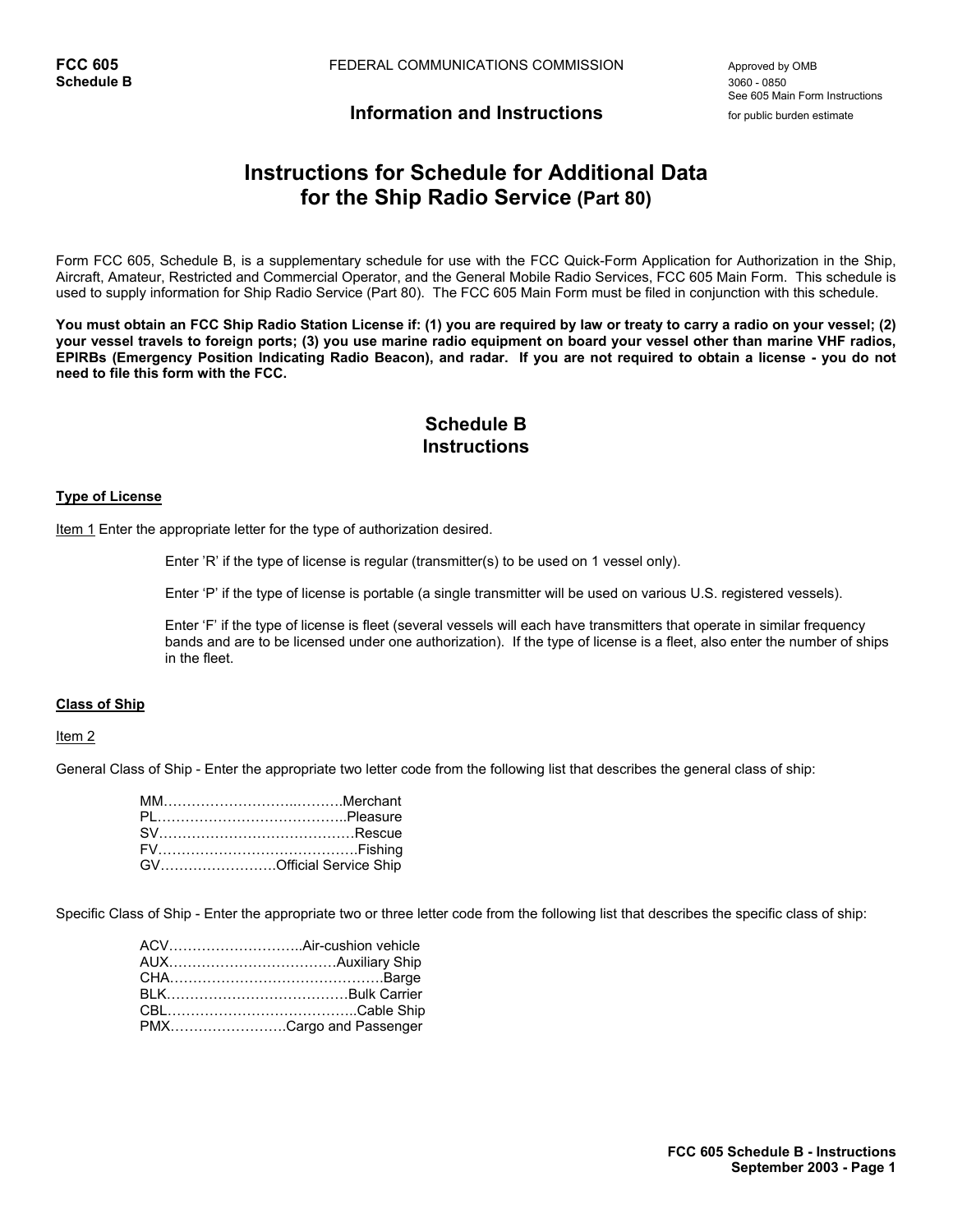|  | EXPResearch or Survey Ship |
|--|----------------------------|
|  |                            |
|  |                            |
|  |                            |
|  |                            |
|  |                            |
|  | ECOTraining Ship           |
|  |                            |
|  |                            |
|  |                            |
|  |                            |
|  |                            |
|  |                            |

#### **Other Required Information**

Item 3 If applying for a new ship station authorization and the ship already has been assigned a four (4) letter call sign (*e.g.*, WXYZ) by the FCC, enter it here.

Item 4 Enter the name of the ship, if it has one. If it does not, it is suggested that you name your ship for identification purposes and your own safety. If your ship is not named, and you have not provided a State Registration number in item 5, your application will be returned.

Item 5 Enter the official Coast Guard Documentation Number (as it appears on the document, e.g., 250012) or the State Registration Number (as it appears on the registration, e.g., FL2011GG) of the ship. Do not provide a foreign registration number since the FCC does not license foreign registered vessels.

Item 6 Enter 'Y' if the ship will make international voyages. Otherwise, enter 'N'.

Item 7 Enter 'Y' if the ship will communicate with foreign coast stations. Otherwise, enter 'N'.

#### **Radiotelegraph, Narrow-band Direct-printing (NB-DP)/SITOR, and Digital Selective Calling Equipment Information**

Items 8-10 Complete only if you have Radiotelegraph, Narrow-band Direct-printing (NB-DP)/SITOR, or Digital Selective Calling Equipment. Check each box that applies and provide the additional information as needed.

If you have been issued an MMSI number by Boat US, Maritel or SeaTow, **DO NOT** enter in Item 10. A new MMSI number will be issued by the Federal Communications Commission.

#### **Ship Radio Requirement Categories and Information**

Items 11-12 Complete only if the vessel is required by law or treaty to carry radio equipment. Check the appropriate box or boxes in item 11. Enter the gross tonnage of the ship in item 12. If the ship is not documented or if the gross tonnage is not known, enter the ship's length in meters in item 12.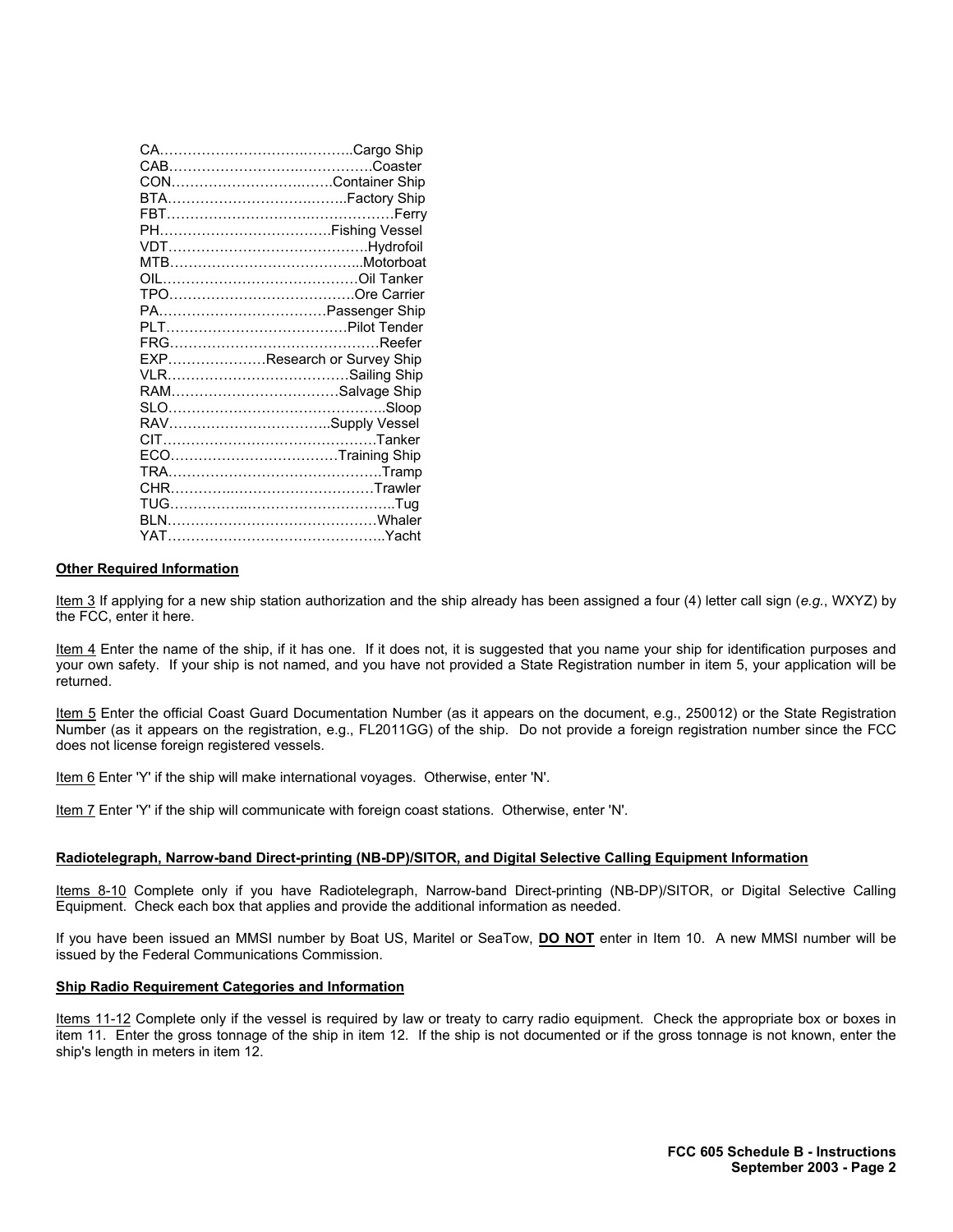#### (A) RADIOTELEGRAPH STATION REQUIRED BY TITLE III, PART II OF THE COMMUNICATIONS ACT is required on:

1) Cargo vessels over 1600 gross tons;

2) Vessels carrying more than 12 passengers, when leaving or attempting to leave U.S. harbor or port for a voyage in the open sea.

(B) RADIOTELEPHONE STATION REQUIRED BY TITLE III, PART II OF THE COMMUNICATIONS ACT OR SAFETY CONVENTION is required on cargo vessels 300 to 1600 gross tons; not equipped with a radiotelegraph in accordance with Title III, Part II.

**Note:** Passenger vessels and cargo vessels over 300 gross tons listed in category (A) and (B) are also subject to the Safety Convention when navigated on international voyages, except on the Great Lakes.

(C) RADIOTELEPHONE STATION REQUIRED BY TITLE III, PART III OF THE COMMUNICATIONS ACT applies to any vessel transporting MORE THAN SIX PASSENGERS FOR HIRE, to be navigated in the open sea or any tidewater adjacent or contiguous to the open sea. This DOES NOT apply to vessels on the Great Lakes or to vessels subject to Title III, Part II.

(D) RADIOTELEPHONE STATION REQUIRED BY GREAT LAKES RADIO AGREEMENT:

- 1) Every vessel 19.81 meters or over;
- 2) Towing vessels 7.92 meters or over; and
- 3) Any vessel carrying more than six passengers.

(E) RADIOTELEPHONE STATION REQUIRED BY THE VESSEL BRIDGE-TO-BRIDGE RADIOTELEPHONE ACT apply to the following:

- 1) Every power driven vessel of 19.96 meters or more in length;
- 2) Every vessel 100 gross tons and upwards carrying one or more passengers;
- 3) Every towing vessel 7.92 meters or over;
- 4) Dredges or floating plants engaged in operations near a channel or fairway.

#### **Ship Radio Station License Certification Statement**

By signing the Main Form, the applicant/licensee certifies that the statement listed in this section is true, correct, and made in good faith.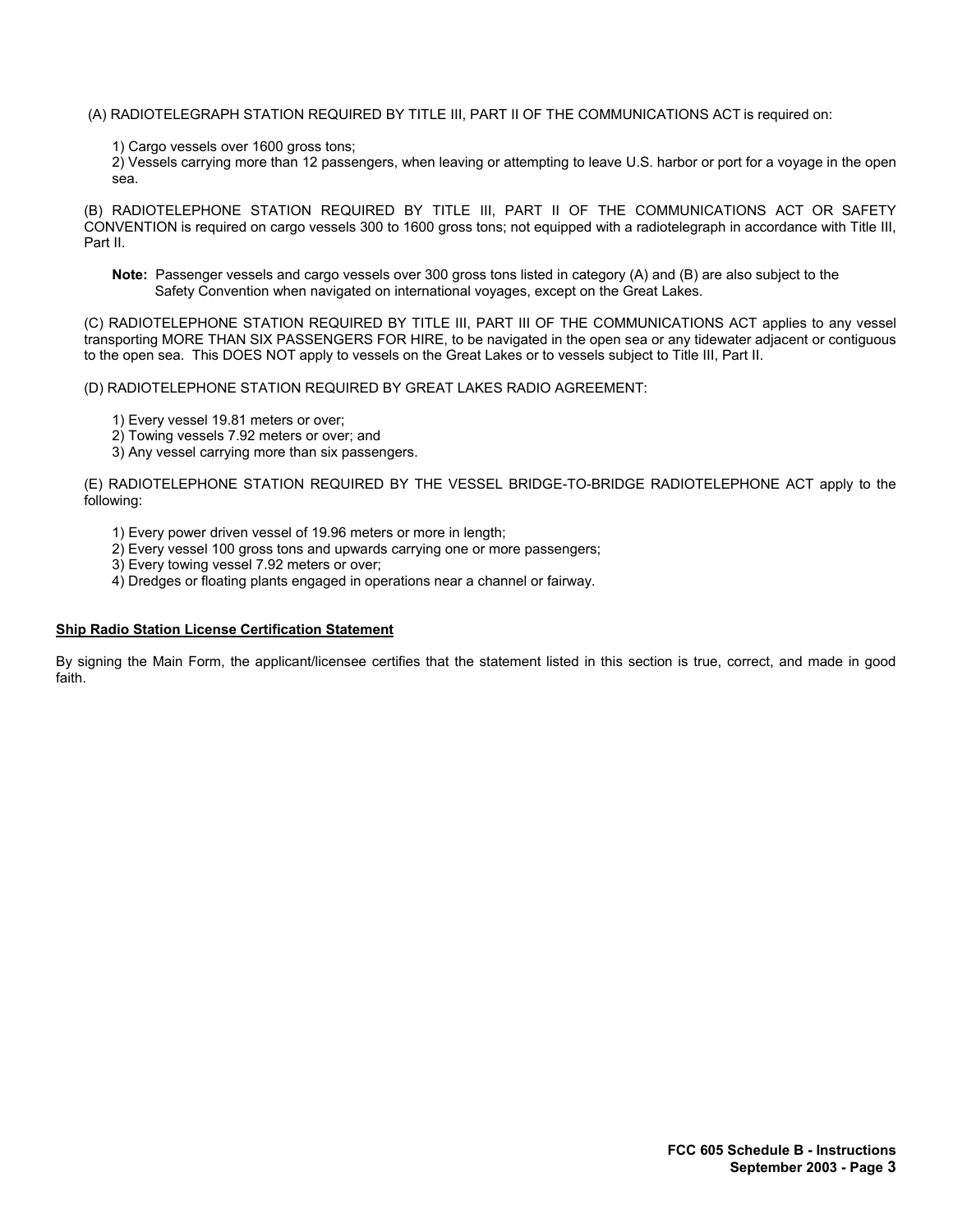### **FCC 605** Schedule for Additional Data for the Approved by OMB **Schedule B 3060 - 0850 Ship Radio Service (Part 80)** 3060 - 0850 3060 - 0850

 See 605 Main Form Instructions for public burden estimate

You must obtain an FCC Ship Radio Station License if: (1) you are required by law or treaty to carry a radio on your vessel; (2) your vessel travels to foreign ports; (3) you use marine radio equipment on board your vessel other than marine VHF radios, EPIRBs (Emergency Position Indicating Radio Beacon), and radar. **If you are not required to obtain a license -- you do not need to file this form with the FCC.**

| 1) Type of License:                                                                                           |  |  | <b>Regular</b> Portable Fleet If Fleet, give number of ships in fleet: |
|---------------------------------------------------------------------------------------------------------------|--|--|------------------------------------------------------------------------|
| 2) Class of Ship: (enter one code for each) General Class of Ship:                                            |  |  | Specific Class of Ship:                                                |
| 3) If application is for a new authorization and the ship already has a four letter call sign, enter it here: |  |  |                                                                        |

#### **Other Required Information**

4) Name of ship:

5) Official Number of ship (Coast Guard Documentation No. or State Registration No.):

6) Will ship make international voyages?( ) Yes No

7) Will ship communicate with foreign coast stations? The communicate with foreign coast stations?

#### **Complete items 8-10 only if you have Radiotelegraph, Narrow-band Direct-printing (NB-DP)/SITOR, or Digital Selective Calling Equipment. Check each box that applies and provide information as needed.**

| 8) I have Radiotelegraph (2000-27500 KHz) on my vessel and the FCC has not yet assigned a Morse working series to my vessel.                                                                                                                                                                                                                        |  |
|-----------------------------------------------------------------------------------------------------------------------------------------------------------------------------------------------------------------------------------------------------------------------------------------------------------------------------------------------------|--|
| 9) I have Digital Selective Calling (DSC) equipment and/or Radiotelegraph NB-DP and need a new 9 digit Maritime Mobile Service Identity<br>(MMSI). Do not check this box if you already have been assigned a 9 digit MMSI by the FCC or received a 9 digit MMSI by<br>commissioning an INMARSAT B, C, or M terminal through COMSAT/Lockheed Martin. |  |
| Note: The single MMSI assigned by the FCC or issued by COMSAT/Lockheed Martin or Stratos should be used with all DSC radio<br>equipment and INMARSAT B, C, or M terminals on board your vessel.                                                                                                                                                     |  |
| 10) If already assigned, my MMSI Number is:                                                                                                                                                                                                                                                                                                         |  |

### **Complete items 11 and 12 only if vessel is required by law or treaty to carry radio equipment.**

11) **Ship Radio Requirement Categories** (A) RADIOTELEGRAPH STATION REQUIRED BY TITLE III, PART II OF THE COMMUNICATIONS ACT (B) RADIOTELEPHONE STATION REQUIRED BY TITLE III, PART II OF THE COMMUNICATIONS ACT OR SAFETY CONVENTION (C) RADIOTELEPHONE STATION REQUIRED BY TITLE III, PART III OF THE COMMUNICATIONS ACT (D) RADIOTELEPHONE STATION REQUIRED BY GREAT LAKES RADIO AGREEMENT (E) RADIOTELEPHONE STATION REQUIRED BY THE VESSEL BRIDGE-TO-BRIDGE RADIOTELEPHONE ACT

#### 12) **Ship Information**

| Gross Tonnage:                                                                                                                                         | Length (in meters): |
|--------------------------------------------------------------------------------------------------------------------------------------------------------|---------------------|
|                                                                                                                                                        |                     |
| <b>Ship Radio Station License Certification Statement</b>                                                                                              |                     |
| Applicant cortifice that thou are the ewper or eperator of the vessel a subsidiary communications corporation of the ewper or eperator of the vessel a |                     |

plicant certifies that they are the owner or operator of the vessel, a subsidiary communications corporation of the owner or operator of the vessel, a state or local government subdivision, or an agency of the US Government subject to Section 301 of the Communications Act.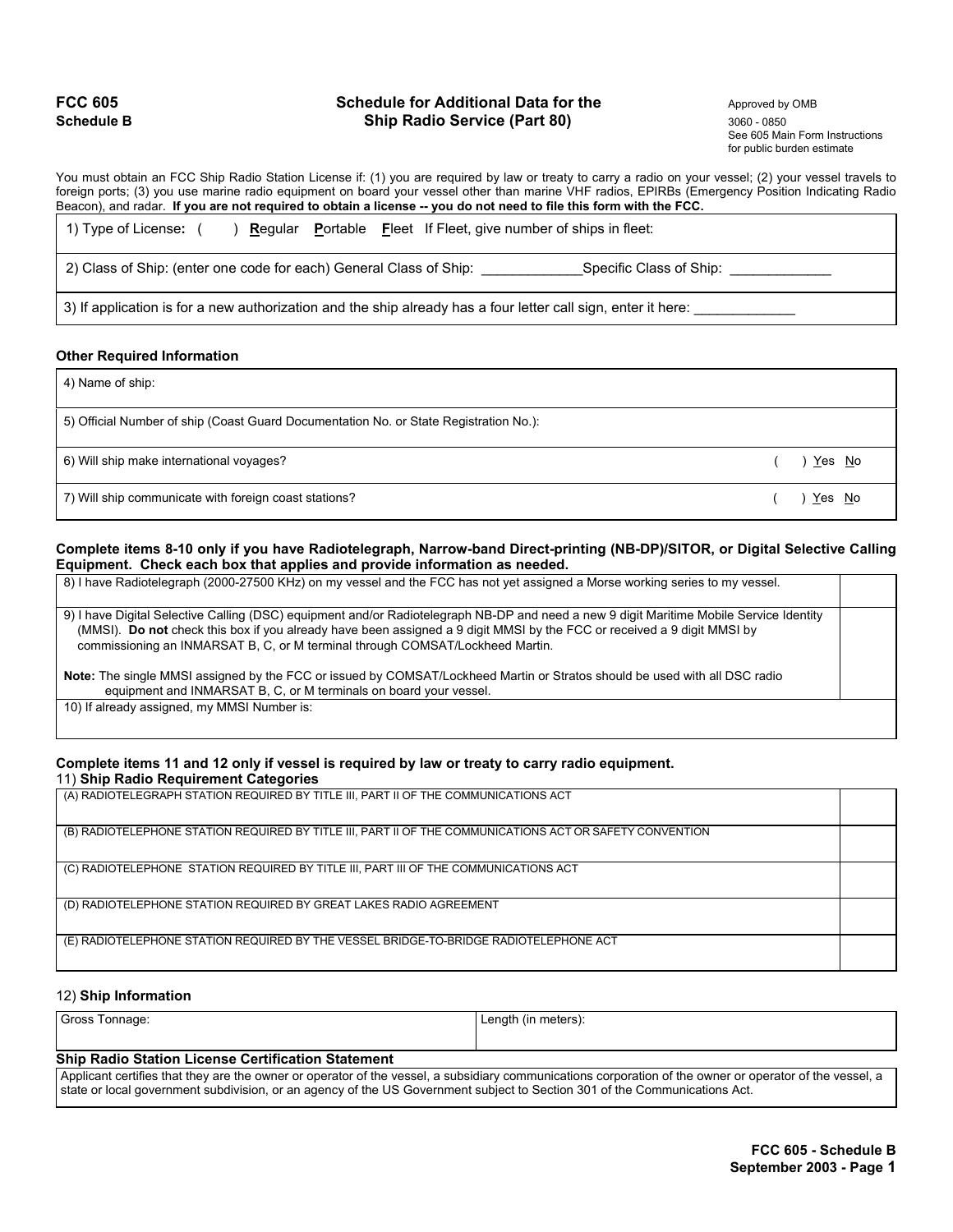See 605 Main Form Instructions

## **Information and Instructions** for public burden estimate

# **Instructions for Schedule for Additional Data for the Aircraft Radio Service (Part 87)**

Form FCC 605, Schedule C, is a supplementary schedule for use with the FCC Quick-Form Application for Authorization in the Ship, Aircraft, Amateur, Restricted and Commercial Operator, and the General Mobile Radio Services, FCC 605 Main Form. This schedule is used to supply information for authorizations in the Aircraft Radio Service (Part 87). The FCC 605 Main Form must be filed in conjunction with this schedule.

**You must obtain an FCC Aircraft Radio Station License if you make international flights or communications. If you are not required to obtain a license - you do not need to file this form with the FCC.** 

## **Schedule C Instructions**

#### **Aircraft Making International Flights or Communications Information**

Item 1 Enter the FAA Registration Number (the N-number). Leave blank if this is an initial application for Fleet or Portable license. **NOTE**: Do not enter the leading 'N'.

Item 2a If the application is for a Fleet license, enter 'Y'; otherwise, enter 'N'. (When entering 'Y', Item 1, FAA Registration Number should be blank)

Item 2b Enter the total number of aircraft in the Fleet if item 2a is answered 'Y'.

Item 3 If the application is for a Portable (a single transmitter will be used on various U.S. registered aircraft) license, enter 'Y'; otherwise, enter 'N'. (When entering 'Y', Item 1, FAA Registration Number should be blank)

Item 4 If the application is for a Private Aircraft, enter 'P'. Otherwise, enter 'A' for Air Carrier.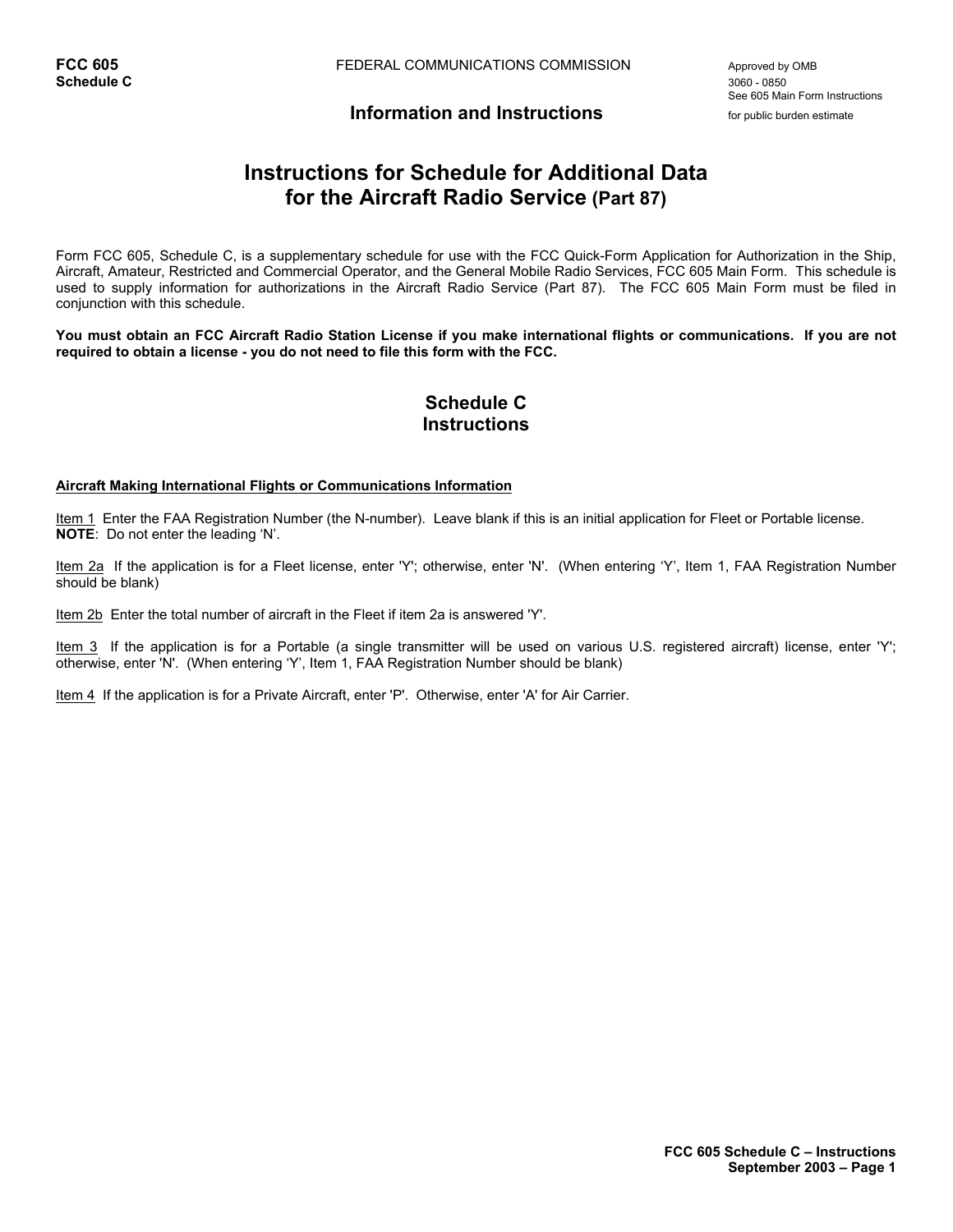## **FCC 605** Schedule for Additional Data for the **Approved by OMB Schedule C Aircraft Radio Service (Part 87)** 3060 - 0850

See 605 Main Form Instructions for public burden estimate

### You must obtain an FCC Aircraft Radio Station License if you make international flights or communications. **If you are not required to obtain a license -- you do not need to file this form with the FCC.**

| 1) Provide the FAA Registration Number (N-number): N                     |                                                  |  |
|--------------------------------------------------------------------------|--------------------------------------------------|--|
| 2a) Is Application for a Fleet License?<br>Yes No                        | 2b) Total Number of Number of Aircraft in Fleet? |  |
| 3) Is application for a portable license?<br>Yes No                      |                                                  |  |
| 4) Classification Requested (Enter only one):<br><b>Private Aircraft</b> | <b>Air Carrier</b>                               |  |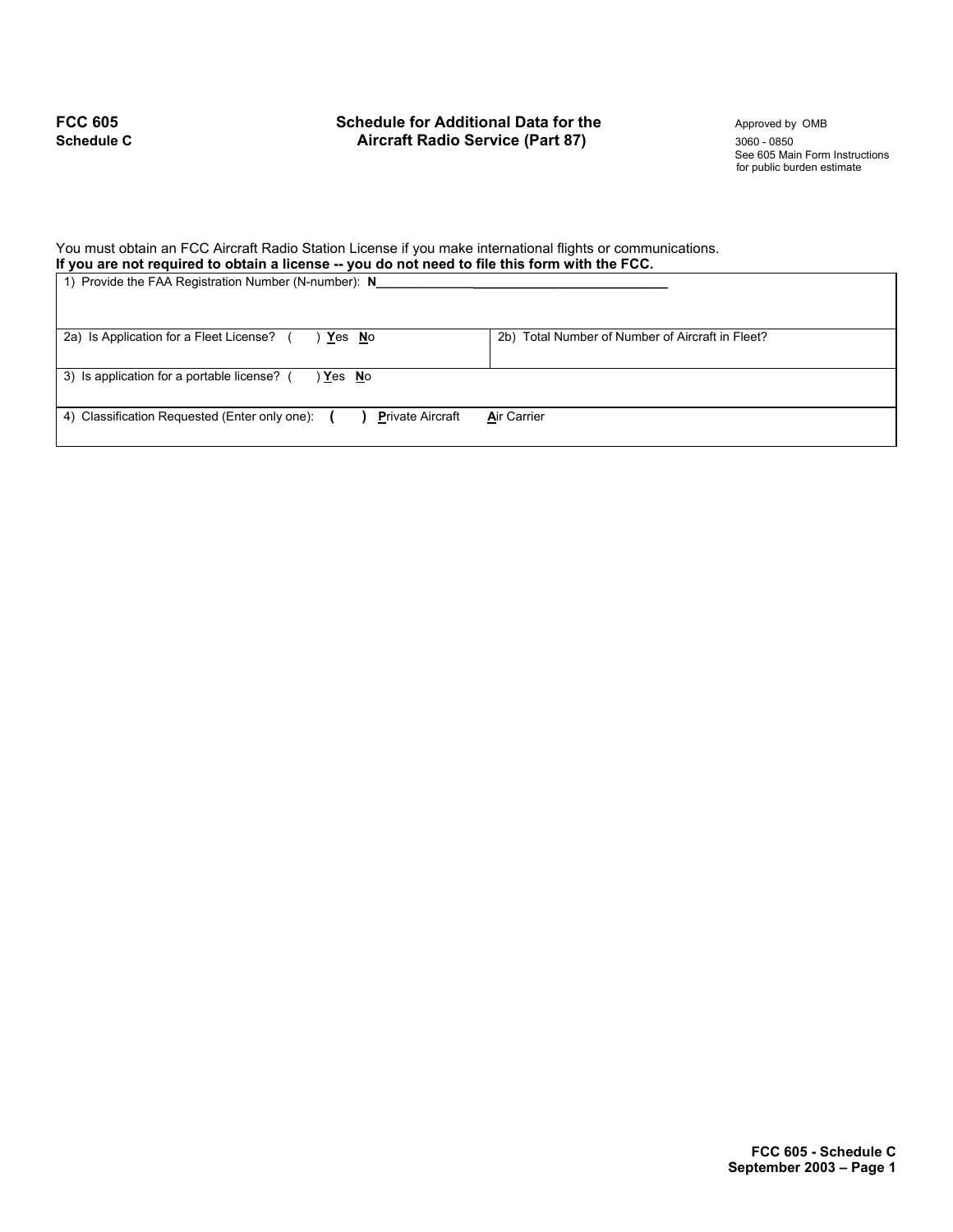See 605 Main Form Instructions

**Information and Instructions** *n**information* **and <b>Instructions** 

# **Instructions for Schedule for Additional Data in the Amateur Radio Service**

Form FCC 605, Schedule D, is a supplementary schedule for use with the FCC Quick-Form Application for Authorization in the Ship, Aircraft, Amateur, Restricted and Commercial Operator, and the General Mobile Radio Services, FCC 605 Main Form. This schedule is used to apply for the required license authorization in the Amateur Radio Service. This schedule is used to apply for a call sign change or to apply for a vanity call sign. The FCC 605 Main Form must be filed in conjunction with this schedule.

## **Schedule D Instructions**

### **Amateur Station Call Sign Change and Vanity Call Sign Request Information**

Item 1 If this is a request to change an existing call sign systematically, enter 'Y'. This will result in a call sign selected by the FCC from an alphabetized list corresponding to the geographic region of the licensee's mailing address and operation class. If this is to request a Vanity call sign, enter 'N'. If this is a Modification or Renew/Modification application with NO change in call sign requested, enter 'N' and skip Items 2 and 3.

Item 2 If this is a request to apply for a vanity call sign, place an 'X' in the appropriate box and enter the additional information requested. (Only one block may be checked)

Item 3 Preference List: Give the exact prefix, numeral and suffix of each call sign that you wish to include in your preference list for vanity call sign assignment. NOTE: If none of the call signs that you request are assignable, you will retain your existing call sign.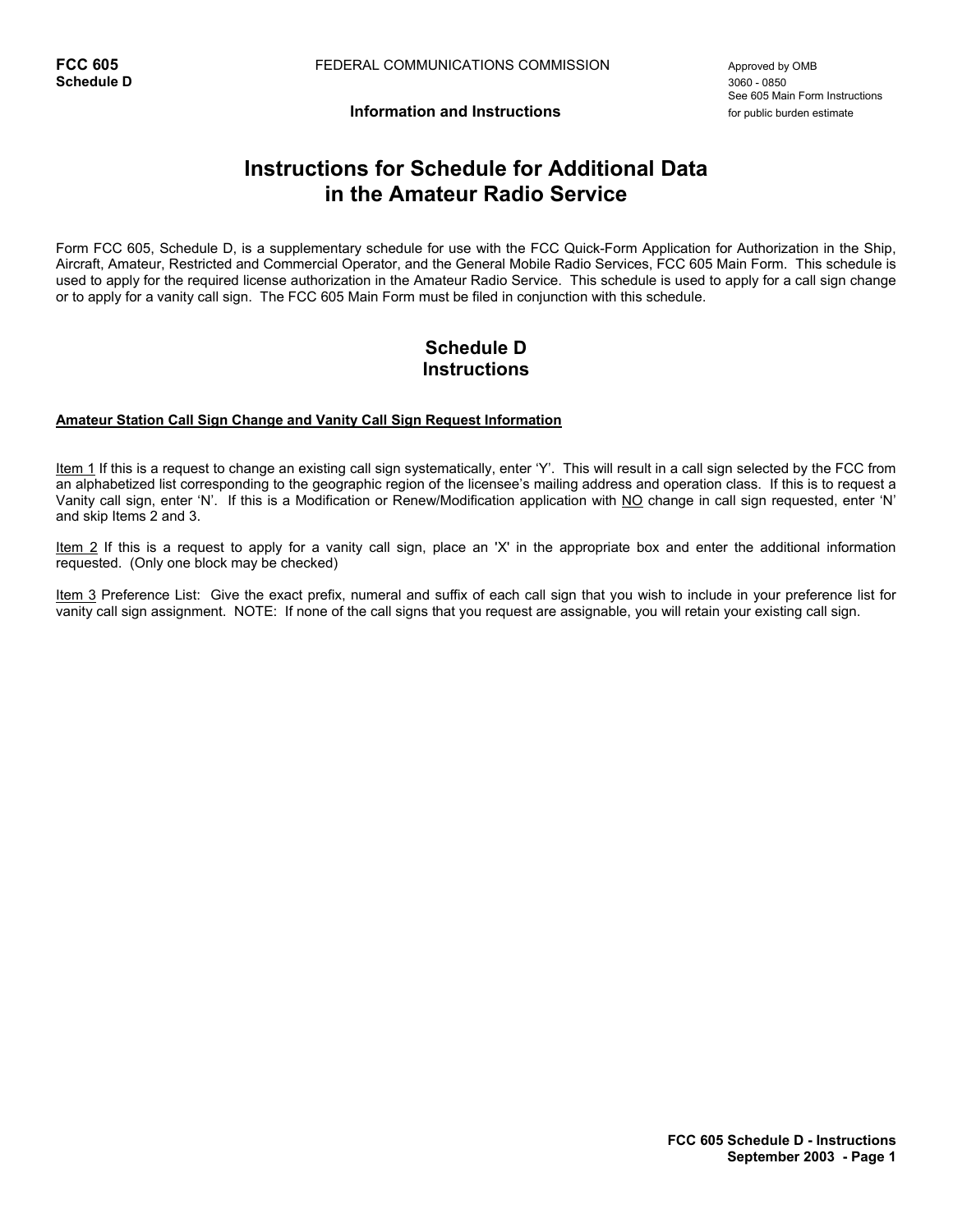### **FCC 605** Schedule for Additional Data in the Approved by OMB Schedule D<br> **Amateur Radio Service** 2006 2050 2050 **Amateur Radio Service** 3060 - 0850

## **AMATEUR STATION CALL SIGN CHANGE AND VANITY CALL SIGN REQUEST**

### **Systematic Call Sign Change**

1) Is this a request to change a station call sign systematically?  $( )$  Yes No

**If you answered Yes ('Y') to Item 1, do** *not* **complete Items 2 and 3 on this schedule. If completing Item 2, Item 1 must be answered No ('N').** 

### **Vanity Call Sign Change**

| 2) I hereby apply for a vanity call sign under the following eligibility: (make an 'X' in the appropriate box and enter the required information):<br>(Only 1 block may be checked) |                                                                                                                                                                                                                                                                                                                                                                                                                                                                                                                                                                |  |  |
|-------------------------------------------------------------------------------------------------------------------------------------------------------------------------------------|----------------------------------------------------------------------------------------------------------------------------------------------------------------------------------------------------------------------------------------------------------------------------------------------------------------------------------------------------------------------------------------------------------------------------------------------------------------------------------------------------------------------------------------------------------------|--|--|
| A)                                                                                                                                                                                  | FORMER PRIMARY STATION HOLDER: I request call sign<br>be shown on my primary station license. This call<br>sign was previously shown on my primary station license.                                                                                                                                                                                                                                                                                                                                                                                            |  |  |
| B)                                                                                                                                                                                  | CLOSE RELATIVE OF FORMER HOLDER: I request call sign but the shown on my primary station license. This call<br>sign was previously shown on the primary station license of my deceased spouse, child, grandchild, stepchild, parent, grandparent,<br>stepparent, brother, sister, stepbrother, stepsister, aunt, uncle, niece, nephew, or in-law. Enter the deceased relationship to you:                                                                                                                                                                      |  |  |
| C)                                                                                                                                                                                  | FORMER CLUB STATION HOLDER: I request call sign<br>be shown on the license for the club station, for which I<br>am the license trustee. This call sign was previously shown on the license for this club station.                                                                                                                                                                                                                                                                                                                                              |  |  |
| D)                                                                                                                                                                                  | CLUB STATION WITH CONSENT OF CLOSE RELATIVE OF FORMER HOLDER: I request call sign<br>be shown on<br>the license for the club station, for which I am the license trustee. This call sign was previously shown on the primary station license of<br>a person now deceased. I am acting with written consent of the deceased person's spouse, child, grandchild, stepchild, parent,<br>grandparent, stepparent, brother, sister, stepbrother, stepsister, aunt, uncle, niece, nephew, or in-law. Enter the deceased<br>relationship to the person giving consent |  |  |
| E)                                                                                                                                                                                  | PRIMARY STATION PREFERENCE LIST: I request the first assignable call sign from my preference list in item #3 be shown on the<br>license for my primary station.                                                                                                                                                                                                                                                                                                                                                                                                |  |  |
| F)                                                                                                                                                                                  | CLUB STATION PREFERENCE LIST: I request the first assignable call sign from my preference list in item #3 be shown on the<br>license for the club station, for which I am the license trustee.                                                                                                                                                                                                                                                                                                                                                                 |  |  |

#### **Vanity Call Sign PREFERENCE LIST**

| 3) Select your preference list of vanity call signs very carefully. Give exact prefix, numeral, and suffix for each call sign. |     |      |      |     |  |
|--------------------------------------------------------------------------------------------------------------------------------|-----|------|------|-----|--|
| 1)                                                                                                                             | 6)  | 11)  | 16)  | 21) |  |
| 2)                                                                                                                             | 7)  | 12)  | 17)  | 22) |  |
| 3)                                                                                                                             | 8)  | (13) | 18)  | 23) |  |
| 4)                                                                                                                             | 9)  | (14) | 19)  | 24) |  |
| 5)                                                                                                                             | 10) | 15)  | (20) | 25) |  |
| Note: If none of the call signs you selected are assignable, you will retain your existing call sign.                          |     |      |      |     |  |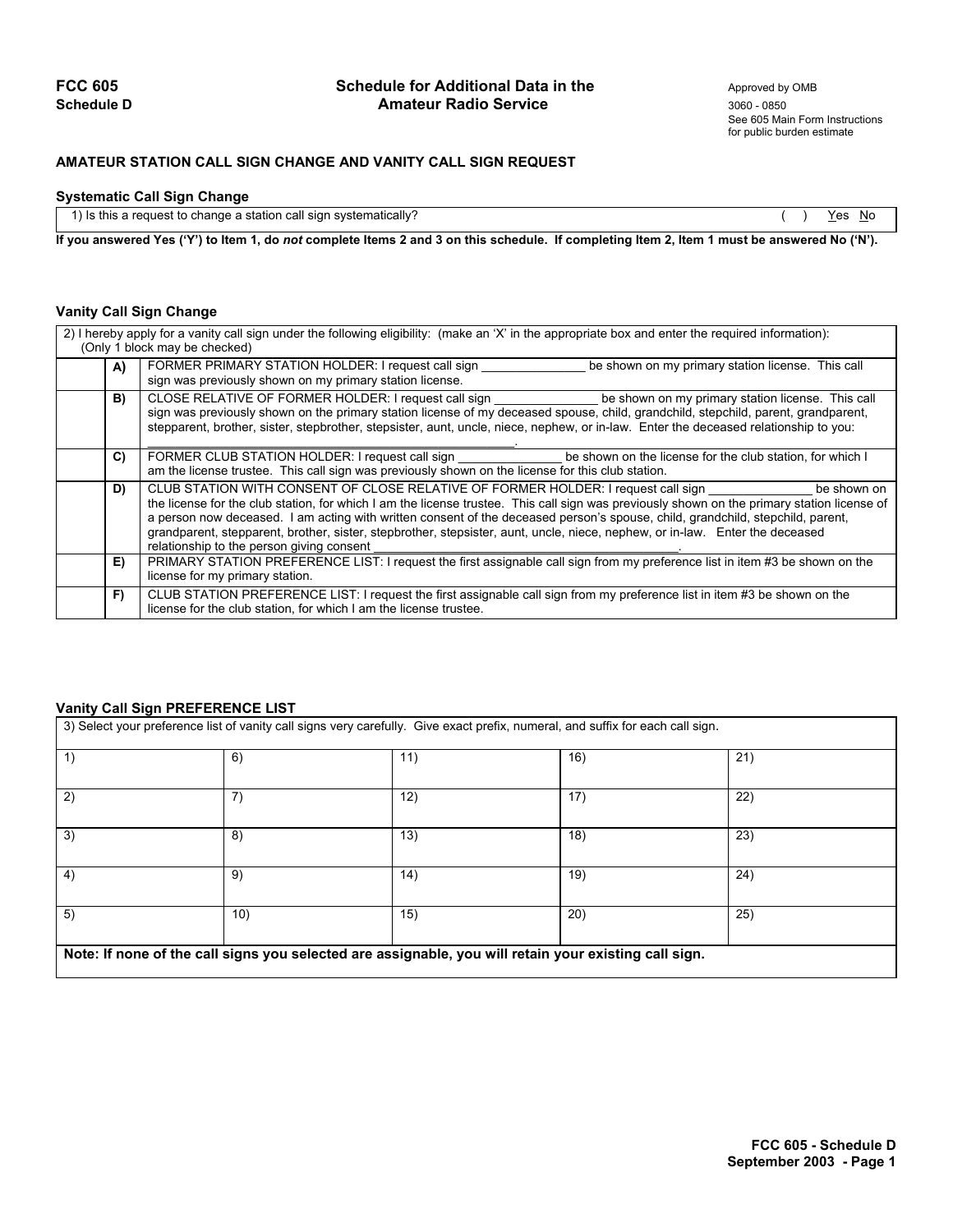See 605 Main Form Instructions

**Information and Instructions** *n**information* **and <b>Instructions** *n in i*s *for public burden estimate* 

# **Instructions for Schedule for Additional Data for the Commercial Radio, Restricted Radiotelephone, and Restricted Radiotelephone-Limited Use Radio Services**

Form FCC 605, Schedule E, is a supplementary schedule for use with the FCC Quick-Form Application for Authorization in the Ship, Aircraft, Amateur, Restricted and Commercial Operator, and the General Mobile Radio Services, FCC 605 Main Form. This schedule is used to apply for the required license authorization for the Commercial Radio, Restricted Radiotelephone, and Restricted Radiotelephone-Limited Use Radio Services. The FCC 605 Main Form must be filed in conjunction with this schedule.

## **Schedule E Instructions**

#### <**License Type/Endorsements Information**

Item 1 Operator Class Code Check only one license type. Do not apply for more than one kind of license on a single application.

Applicants for new or modified authorizations other than Restricted Radiotelephone Operator Permits must attach an original Proof of Passing Certificate(s) from a certified Commercial Radio Operator License Examination Manager (COLEM) and/or copies of other documents showing that the applicant is eligible for examination credit.

If requesting consolidation of valid GMDSS Operators license and GMDSS Maintainers license check the GMDSS Radio Operator/Maintainer license block and enter your GMDSS Maintainer license serial number in item 1a. Please Note: Your GMDSS Operator license serial number must be entered in item 5 on the Main Form.

If you hold a valid GMDSS Operators or Maintainers license and are requesting a GMDSS Operator/Maintainer license by way of passing additional examination elements, check the GMDSS Operator/Maintainer license block and attach an original Proof of Passing Certificate.

Item 2 Endorsement Type Check endorsements that apply. You must submit the required documentation. If Ship Radar Endorsement is checked, the required documentation is an original Proof of Passing Certificate(s) from a certified COLEM. If Six Months Service Endorsement is checked, you must submit the required documentation as required by Rule Section 13.9 (e) and, if necessary, copies of other documents that show the applicant is eligible for examination credit.

Item 3 Certification Category Complete eligibility of employment in the United States, enter your date of birth (mm/dd/yy format), and check one of the three certifications.

**Note:** The date of birth will not be made available for public inspection.

Certification Statements By signing the Main Form, the applicant certifies that the statements listed in this section are true, correct, and made in good faith.

#### **Special Instructions For Radiotelegraph Applicants**

Include with your application TWO identical passport type photographs taken within the past six months. Photographs must be:

- ~Signed by the applicant on the front along the left side. Signature must be clearly visible;
- ~Not less than 2 x 2 inches nor more than 2  $\frac{1}{2}$  x 3 inches;
- ~Clear, full face (head and shoulders only).

Photographs are acceptable in black and white or color with a light, plain background. Large photos that cannot be cropped are not acceptable. Enclose your photos in a plain envelope. Write the word "PHOTOS" and your name on the outside. Staple the envelope to the back of your applications.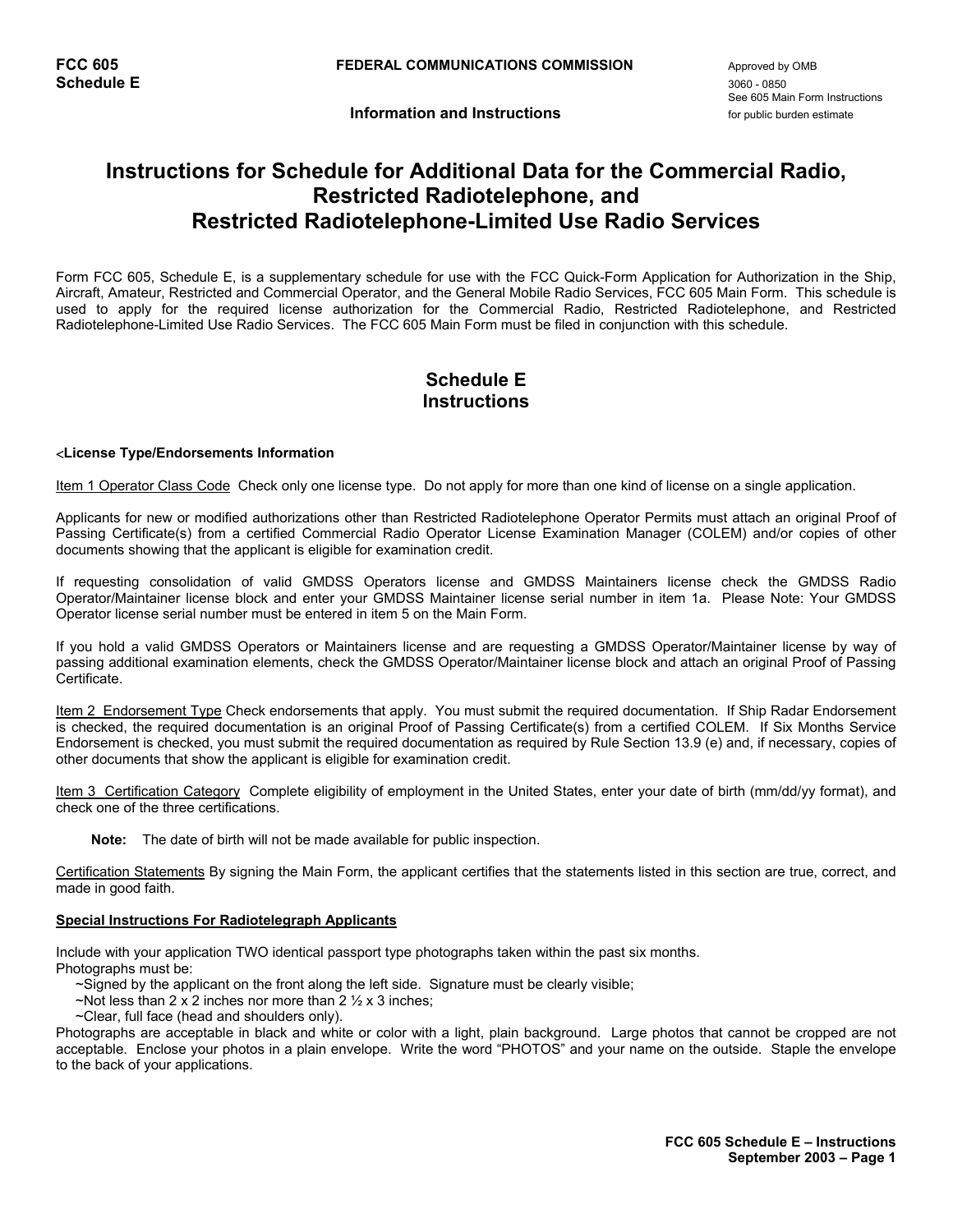## **FCC 605** Schedule for Additional Data for the Commercial Radio, Approved by OMB **Schedule E Restricted Radiotelephone, and** 3060 - 0850 - 0850 **Restricted Radiotelephone-Limited Use Radio Services** See 605 Main Form Instructions

for public burden estimate

### **LICENSE TYPE / ENDORSEMENTS INFORMATION**

| 1) Operator Class Code: Check only one operator class -Do not apply for more than one kind of license on a single application. |      |                                                            |  |
|--------------------------------------------------------------------------------------------------------------------------------|------|------------------------------------------------------------|--|
| General Radiotelephone Operator License                                                                                        | (PG) | First Class Radiotelegraph Operator's Certificate<br>(T1)  |  |
| <b>GMDSS Radio Operator's License</b>                                                                                          | (DO) | Second Class Radiotelegraph Operator's Certificate<br>(T2) |  |
| <b>GMDSS Radio Maintainer's License</b>                                                                                        | (DM) | Third Class Radiotelegraph Operator's Certificate<br>(T3)  |  |
| <b>GMDSS Radio Operator/ Maintainer License</b>                                                                                | (DB) | Restricted Radiotelephone Operator Permit<br>(RR)          |  |
| <b>GMDSS Restricted Radio Operator License</b>                                                                                 | (RG) | Restricted Radiotelephone Operator Permit-Limited Use (RL) |  |
| Marine Radio Operator Permit                                                                                                   | (MP) |                                                            |  |

**1a)** If requesting consolidation of DO & DM Operator licenses, enter serial number of DM:

#### **2) Endorsement Type** (Check endorsements that apply)

| Ship Radar Endorsement (Attach documentation.) (See instructions).                                            |
|---------------------------------------------------------------------------------------------------------------|
| Six Months Service Endorsement (Attach documentation as required by 47 C.F.R. § 13.9(e)). (See Instructions). |

#### **3) Certification Category**

Are you eligible for employment in the United States?  $\Box$  YES  $\Box$  NO Date of Birth: \_\_\_\_(mm)/\_\_\_\_(dd)/\_\_\_\_(yy)

### **Check only one of the three certification categories below, as appropriate**

## **CERTIFICATION FOR LICENSES AND ENDORSEMENTS OTHER THAN RESTRICTED RADIOTELEPHONE**

I certify that:

I do not have a speech impediment, blindness, acute deafness, or any other disability which will impair or handicap me in properly using the license for which I am applying.

#### **CERTIFICATION FOR RESTRICTED RADIOTELEPHONE OPERATOR PERMIT**

I certify that:

I can keep at least a rough written log.

I can speak and hear.

I am familiar with the provisions of the applicable laws, treaties, rules, and regulations governing the radio station which will be operated.

I need this permit because of intent to engage in international voyages or flights, international communications, or intent to comply with the requirements of the Vessel Bridge-to-Bridge Radiotelephone Act.

#### **CERTIFICATION FOR RESTRICTED RADIOTELEPHONE OPERATOR PERMIT-LIMITED USE**

I certify that:

I can keep at least a rough written log.

I can speak and hear.

I am familiar with the provisions of the applicable laws, treaties, rules, and regulations governing the radio station which will be operated.

I need this permit because of intent to engage in international voyages or flights, international communications, or intent to comply with the requirements of the Vessel Bridge-to-Bridge Radiotelephone Act.

I hold an aircraft pilot certificate which is valid in the United States or an FCC Radio Station License issued in my name.

**FCC 605 - Schedule E September 2003 - Page 1**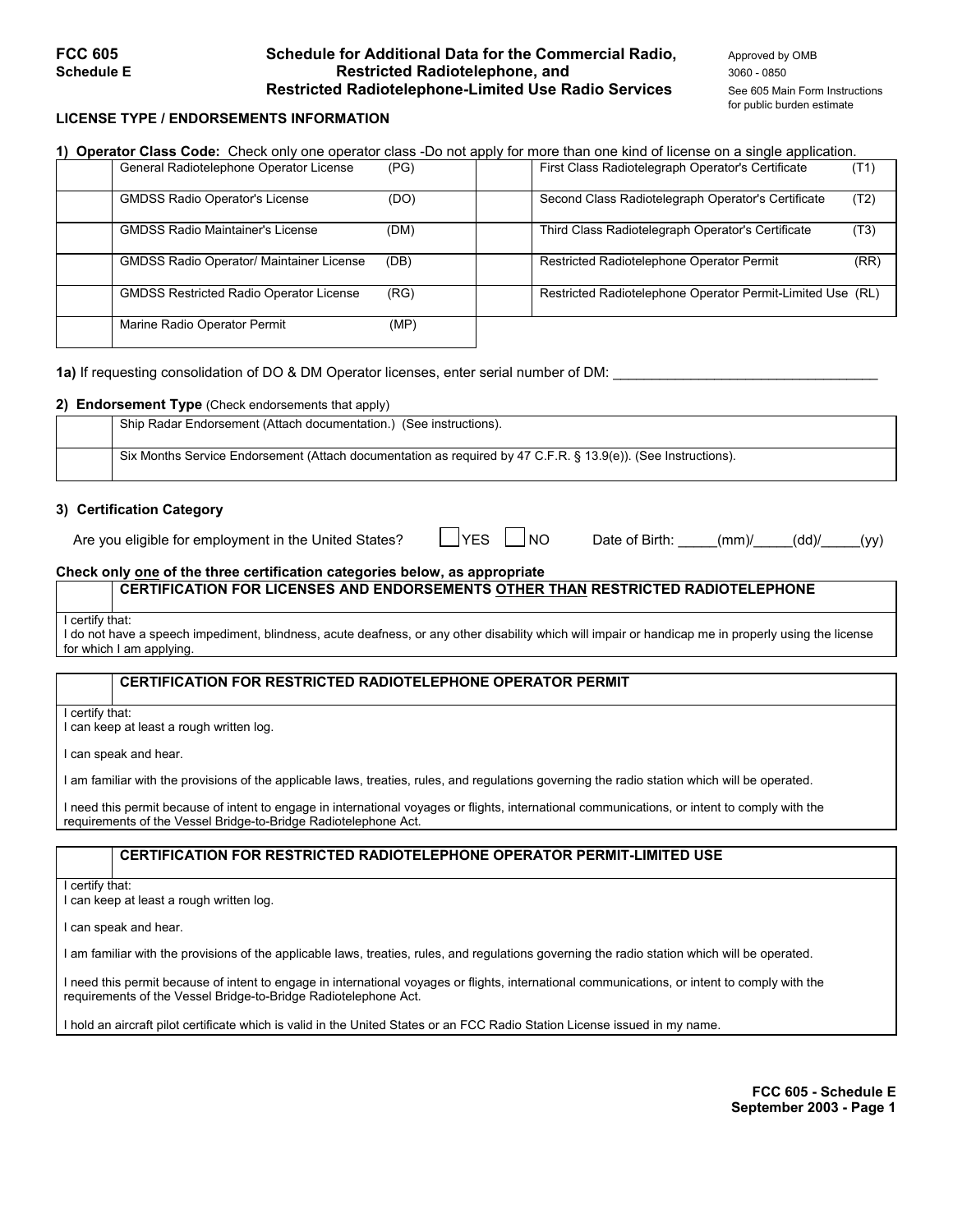**Information and Instructions** *provided to the couplic burden estimate* 

# **Instructions for Temporary Operator Permit for the Ship, Aircraft, Restricted Radiotelephone, Restricted Radiotelephone-Limited Use, and GMRS Radio Services**

## **DO NOT MAIL THIS SCHEDULE TO THE FCC - KEEP IT FOR YOUR RECORDS**

Form FCC 605, Schedule F, is a supplementary schedule for use with the FCC Quick-Form Application for Authorization in the Ship, Aircraft, Amateur, Restricted and Commercial Operator, and the General Mobile Radio Services, FCC 605 Main Form. This schedule is to be used as a Temporary Operator Permit for the Ship, Aircraft, Restricted Radiotelephone, Restricted Radiotelephone-Limited Use, and GMRS Radio Services while your application is being processed by the FCC. In order for this Temporary Operator Permit to be valid, you must complete the FCC 605 Main Form and the appropriate Additional Data Schedule and submit them to the FCC. Ship Radio Stations should not use this Schedule F if installing equipment not shown on the current license, when renewing the ship station license, or if applying for a fleet license or a portable license. Aircraft Radio Stations should NOT use this Schedule F if they already hold a valid aircraft station license, or when renewing your aircraft station license, or if applying for a fleet license, or if they do not have an FAA Registration Number.

## **Schedule F Instructions**

#### **Certification Statements for a Temporary Operator Permit**

By signing this Schedule F, the applicant certifies that the statements listed in this section are true, complete, correct, and made in good faith. If you cannot certify to the statements listed for your applicable radio service, you are not eligible for a Temporary Operator Permit.

#### **Ship, Aircraft Station, and GMRS Additional Information**

For Ship and Aircraft Stations Only: enter your Temporary Call Sign.

Ship Stations: For documented ships with or without an FCC call sign, your call sign will consist of the letters "KUS" followed by your six or seven digit documentation number, e.g., KUS234567. For Federal or State registered ships, the call sign will consist of the letter "K" followed by the ship's registration number, e.g., KNY1234A. For previously documented telegraph ships, 1600 gross tons and over or with telegraph survival craft, which will remain in documentation, the call sign will be the four letter call sign associated with that documentation number. If the ship does not have a State registration or Federal documentation, the call sign will consist of the name of the ship and the name of the licensee.

Aircraft Stations: Enter the FAA Registration Number as your temporary call sign.

GMRS Your temporary call sign will consist of the letters 'WT' plus your business or residence telephone number.

#### **Signature**

Enter the name of the person signing and the date the FCC 605 Main Form and Additional Data Schedule were submitted to the FCC. Sign and date the Temporary Operator Permit.

> **FCC 605 Schedule F - Instructions September 2003 - Page 1**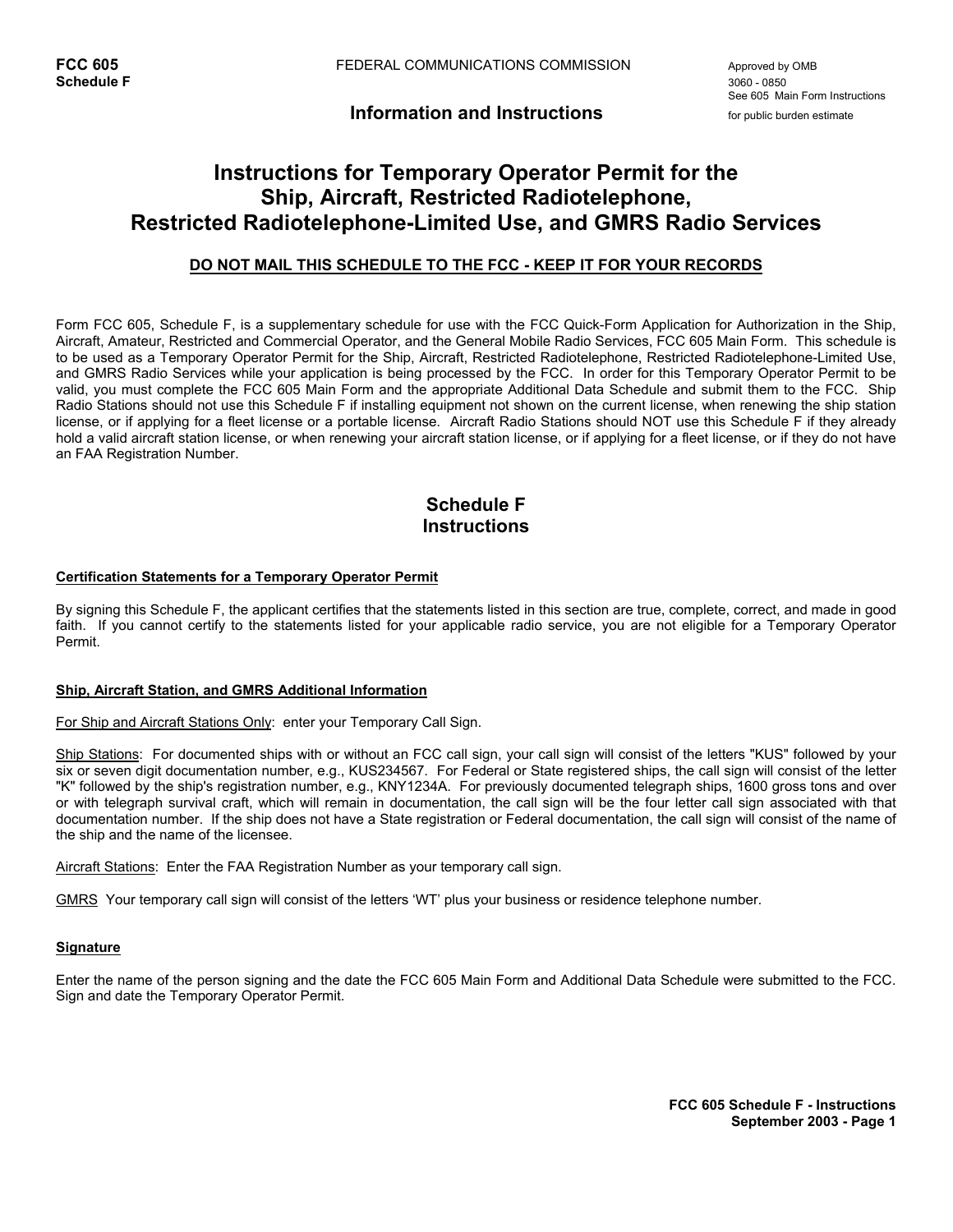### **FCC 605 Temporary Operator Permit for the Ship,** Approved by OMB **Schedule F Aircraft, Restricted Radiotelephone, 3060 - 0850** - 0850 **Restricted Radiotelephone-Limited Use** See 605 Main Form Instructions **and GMRS Radio Services and GMRS Radio Services or public burden estimate**

#### **DO NOT MAIL THIS SCHEDULE TO THE FCC - KEEP IT FOR YOUR RECORDS**

If you need a Temporary Operator Permit for the Ship, Aircraft, Restricted Radiotelephone, Restricted Radiotelephone-Limited Use or the GMRS Radio Services while your application is being processed by the FCC (refer to the instructions for restrictions):

- 1) Complete the FCC 605 Main Form and the appropriate Additional Data Schedule and submit them to the FCC
- 2) Complete this FCC 605 Schedule F and keep it for your records.

#### **Certification Statements for a Temporary Operator Permit**

All applicants must certify:

I have applied for a Station License by submitting a completed and signed FCC 605 Main Form and appropriate Additional Data Schedule to the FCC, and that the information contained in that application is true and correct.

I have not been denied a license or had my license suspended or revoked by the FCC.

I will obey all applicable laws, treaties, and regulations.

#### **Ship, Aircraft Station, and GMRS Additional Information**

Enter your temporary call sign (see instructions):

#### **Signature**

| Typed or Printed Name: |                                                                                       |  |
|------------------------|---------------------------------------------------------------------------------------|--|
|                        |                                                                                       |  |
| Signature:             |                                                                                       |  |
|                        |                                                                                       |  |
| Date of Signature:     | Date the FCC 605 Main Form and Additional Data<br>Schedule were submitted to the FCC: |  |

**This temporary operator permit is valid for 90 days from the date the FCC 605 Main Form and the appropriate Additional Data Schedule were submitted to the FCC.** 

**Your authority to operate your radio station under this temporary operator permit is subject to all applicable laws, treaties and regulations and is subject to right of control of the Government of the United States.**

**You must post this temporary operator permit at your radio station location.**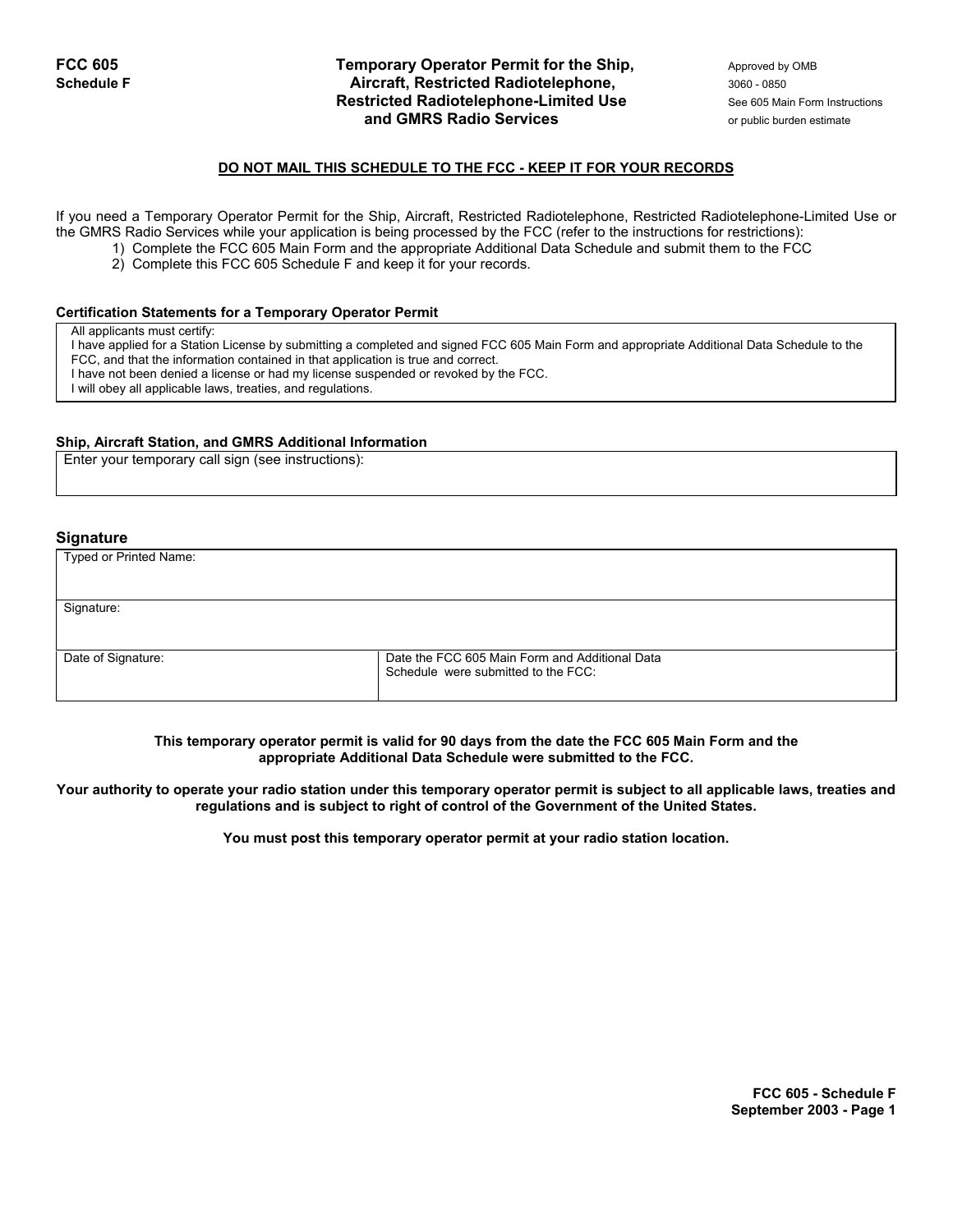## **Information and Instructions** for public burden estimate

See 605 Main Form Instructions

# **Instructions for Schedule for Exemption From Ship Station Requirements (Part 80)**

Form FCC 605, Schedule G, is a supplementary schedule for use with the FCC Quick-Form Application for Authorization in the Ship, Aircraft, Amateur, Restricted and Commercial Operator, and the General Mobile Radio Services, FCC 605 Main Form. This schedule is used to supply information for Exemption from Ship Station Requirements in the Ship Radio Service (Part 80.59c). The FCC 605 Main Form must be filed in conjunction with this schedule.

Application for exemption from the radio provisions of part II or III of Title III of the Communications Act, the Safety Convention, or the Great Lakes Radio Agreement, or for modification or renewal of an exemption previously granted must be filed as a waiver request using FCC 605 Schedule G. Failure to fully answer questions contained in this application may delay the processing of your application.

#### **NOTE: THE PURPOSE ON THE FCC 605 MAIN FORM ITEM 2 MUST BE FILED AS NEW.**

## **Schedule G Instructions**

Item 1 Enter the name of the ship, if it has one. If it does not, it is suggested that you name your ship for identification purposes and your own safety. If your ship is not named, and you have not provided a State Registration number in item 5, your application will be returned.

Item 2 Enter the official Coast Guard Documentation Number (as it appears on the document, e.g., 250012) or the State Registration Number (as it appears on the registration, e.g., FL2011GG) of the ship. Do not provide a foreign registration number since the FCC does not license foreign registered vessels.

Item 3 Enter the name of the port of which the vessel is registered.

Item 4 Enter the gross tonnage of the ship.

Item 5 Enter the ship's Telex INMARSAT Number or Digital Selective Calling (DSC) equipment Number.

Item 6 Select the appropriate blocks(s) that indicates type of applicant/licensee.

Item 7 Select the appropriate block(s) for exemption requirement.

Item 8 Provide the file number of exemption letter on previously granted exemption. Otherwise, leave blank.

Item 9 Describe the voyage(s) for which applicant/licensee is requesting exemption. The description must include the maximum distance from the nearest land in nautical miles; the maximum distance between two consecutive ports in nautical miles; and the names of all ports of call and an indication of whether travel will include a foreign port.

Item 10 Select 'Y' if the vessel will travel to a foreign port. Otherwise, enter 'N'.

Item 11 Select reasons for exemption request. You may select more than one reason.

Item 12a Select the appropriate block describing the type of vessel.

Item 12b Provide the number of crew, number of passengers and number of others the vessel will carry.  **Attach a copy of USCG Certificate of Inspection**.

Item 13 Provide the quantity of each type of radio equipment being carried on board. For Single Side-Band, choose type.

**FCC 605 Schedule G – Instructions September 2003 – Page 1**